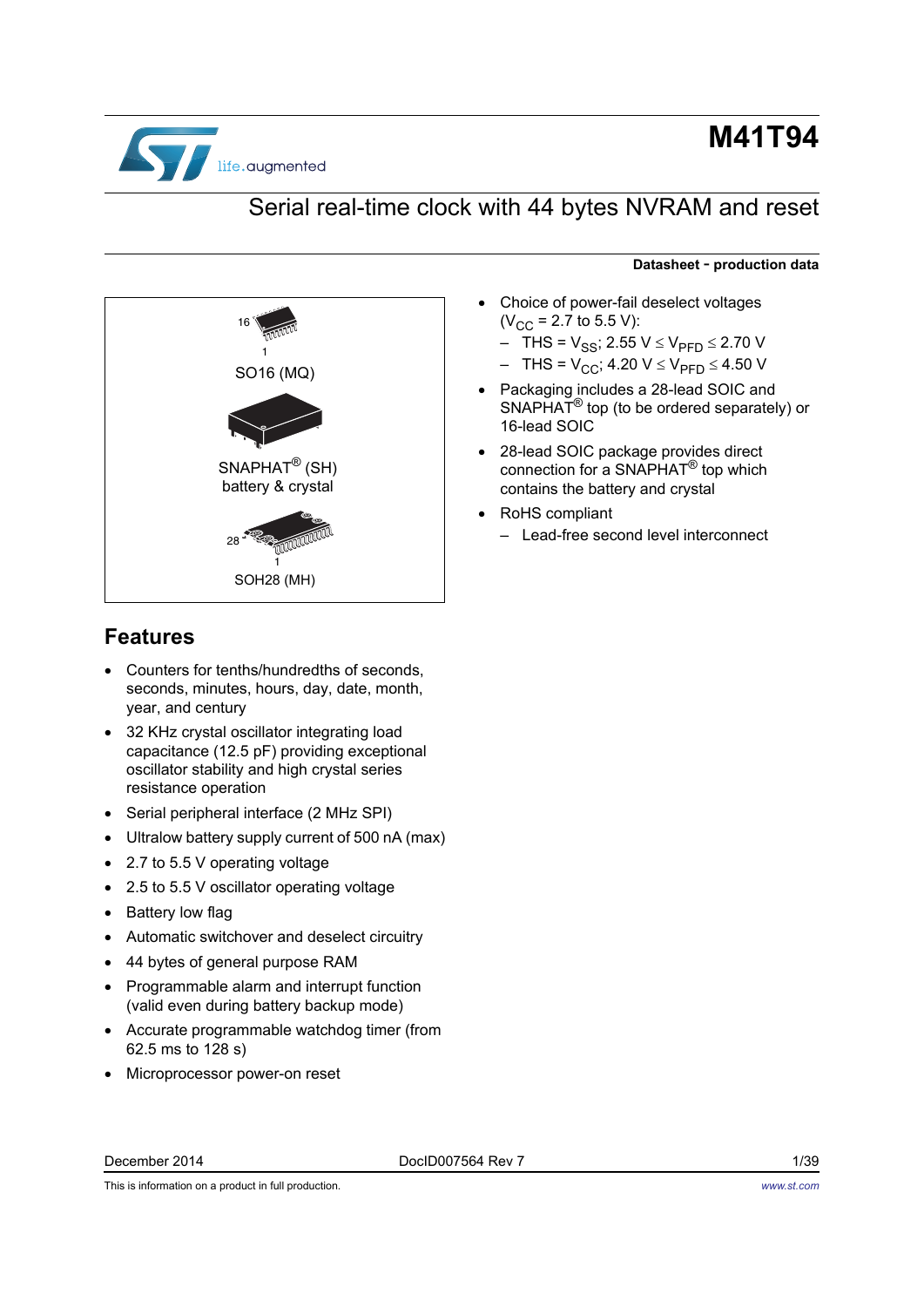# **Contents**

| 1              |      |                   |    |
|----------------|------|-------------------|----|
| $\overline{2}$ |      |                   |    |
|                | 2.1  |                   |    |
|                | 2.2  |                   |    |
|                | 2.3  |                   |    |
|                | 2.4  |                   |    |
| 3              |      |                   |    |
|                | 3.1  |                   |    |
|                | 3.2  |                   |    |
|                | 3.3  |                   |    |
| 4              |      |                   |    |
|                | 4.1  |                   |    |
|                | 4.2  |                   |    |
|                | 4.3  |                   |    |
|                | 4.4  |                   |    |
|                | 4.5  |                   |    |
|                | 4.6  |                   |    |
|                | 4.7  |                   |    |
|                | 4.8  |                   |    |
|                | 4.9  |                   |    |
|                | 4.10 |                   |    |
|                | 4.11 |                   |    |
|                | 4.12 |                   |    |
|                | 4.13 |                   |    |
| 5              |      |                   |    |
| 6              |      |                   |    |
| 7              |      |                   |    |
| 2/39           |      | DocID007564 Rev 7 | 57 |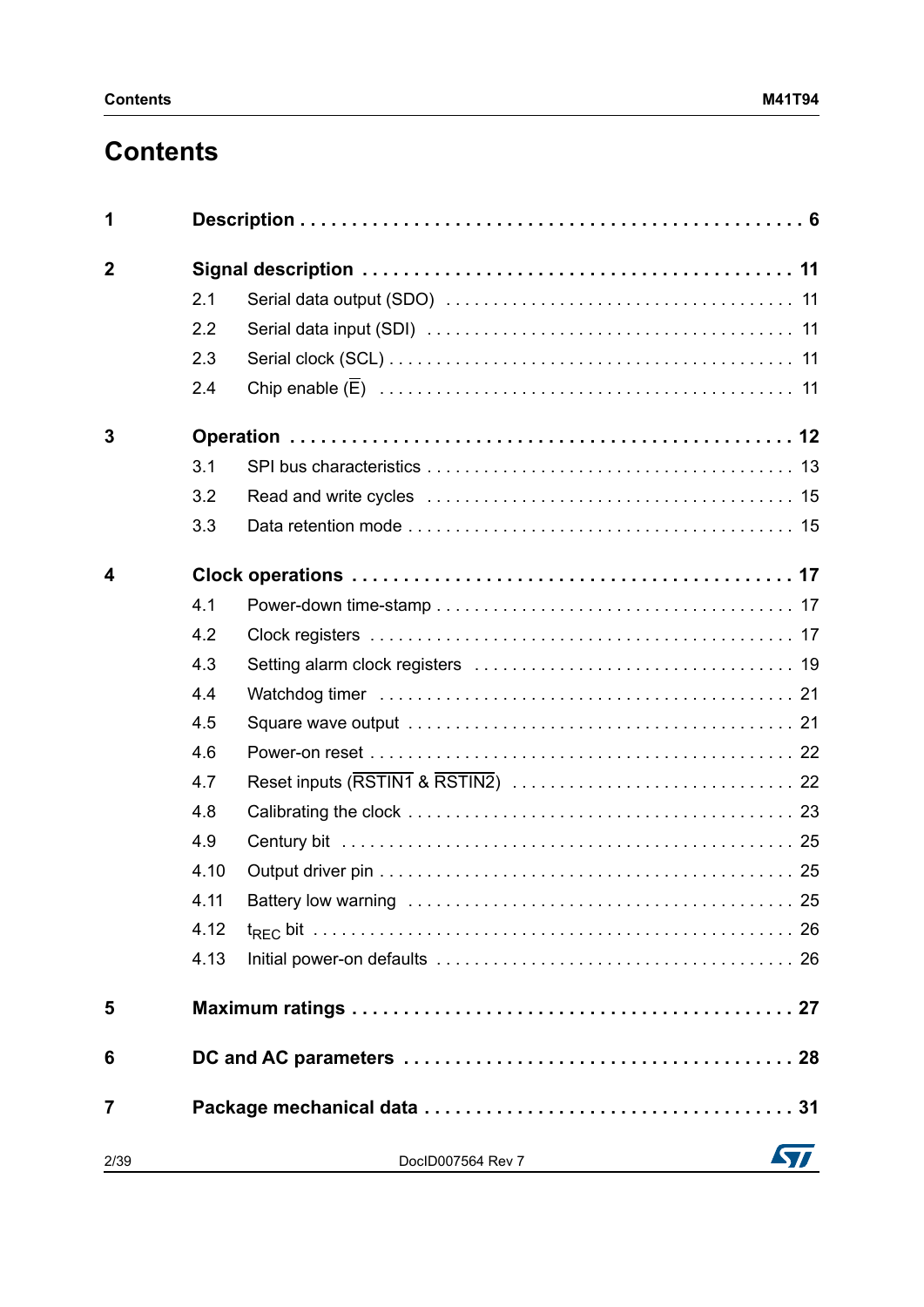| $8^{\circ}$ |  |
|-------------|--|
| 9           |  |
| 10          |  |

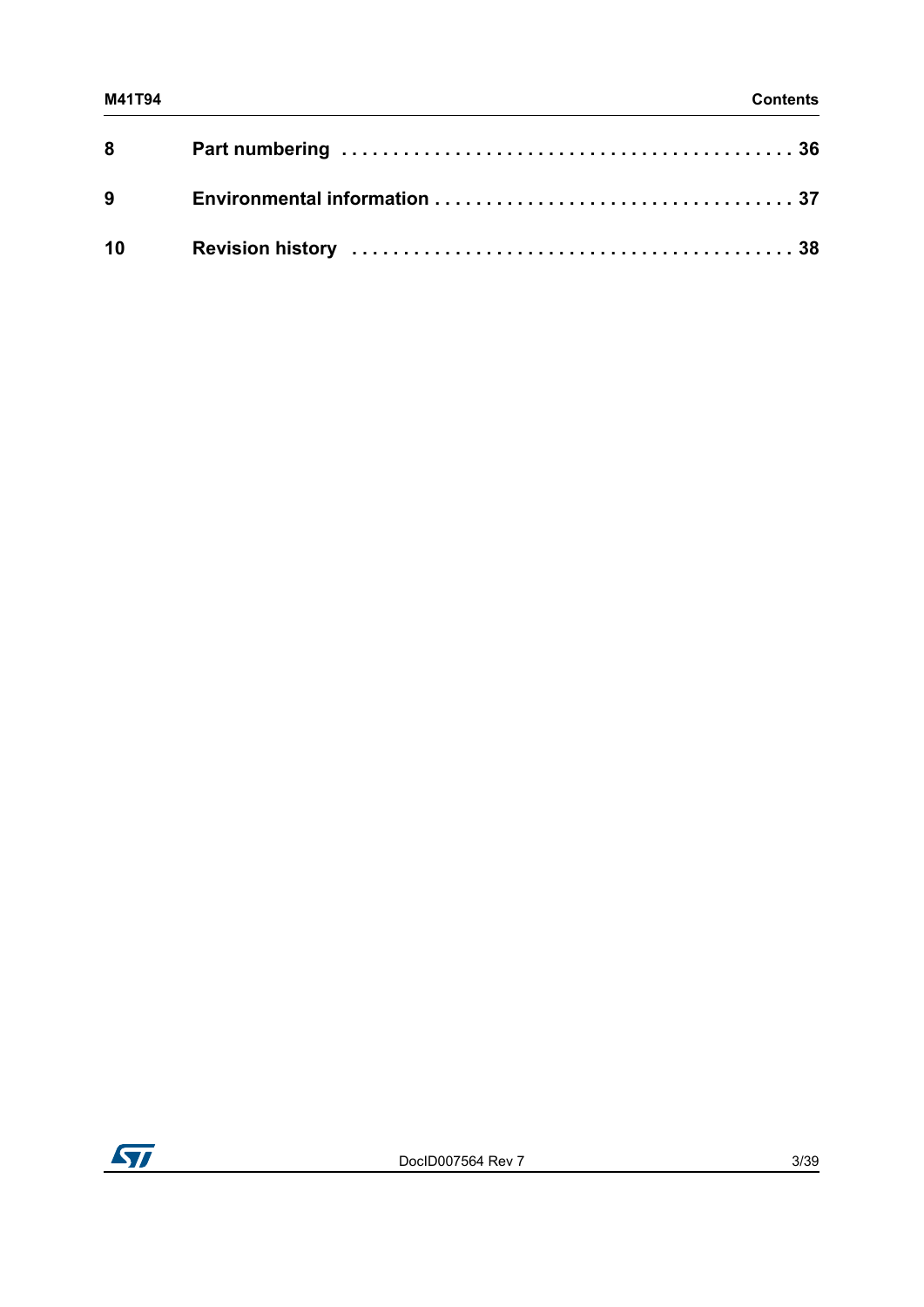## **List of tables**

| Table 1.  |                                                                                                   |
|-----------|---------------------------------------------------------------------------------------------------|
| Table 2.  |                                                                                                   |
| Table 3.  |                                                                                                   |
| Table 4.  |                                                                                                   |
| Table 5.  |                                                                                                   |
| Table 6.  |                                                                                                   |
| Table 7.  |                                                                                                   |
| Table 8.  |                                                                                                   |
| Table 9.  |                                                                                                   |
| Table 10. |                                                                                                   |
| Table 11. |                                                                                                   |
| Table 12. |                                                                                                   |
| Table 13. |                                                                                                   |
| Table 14. | Crystal electrical characteristics (externally supplied) 29                                       |
| Table 15. |                                                                                                   |
| Table 16. | SO16 - 16-lead plastic small outline package mechanical data32                                    |
| Table 17. | SOH28 - 28-lead plastic small outline, battery SNAPHAT <sup>®</sup> , package mechanical data 33  |
| Table 18. | SH - 4-pin SNAPHAT <sup>®</sup> housing for 48 mAh battery & crystal, package mechanical data. 34 |
| Table 19. | SH - 4-pin SNAPHAT <sup>®</sup> housing for 120 mAh battery & crystal, package mech. data 35      |
| Table 20. |                                                                                                   |
| Table 21. |                                                                                                   |
| Table 22. |                                                                                                   |
|           |                                                                                                   |

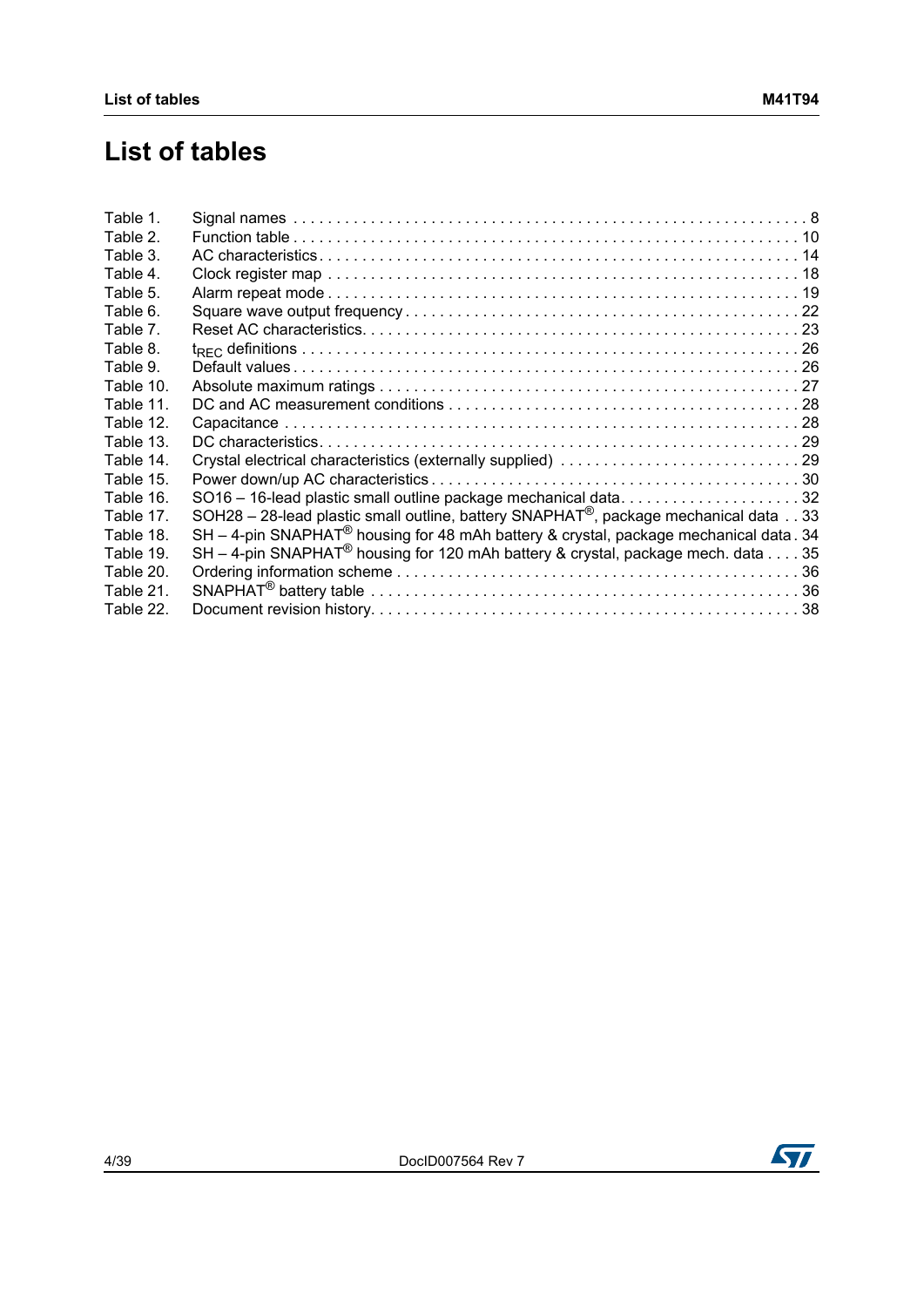# **List of figures**

| Figure 1.  |                                                                                                                 |  |
|------------|-----------------------------------------------------------------------------------------------------------------|--|
| Figure 2.  |                                                                                                                 |  |
| Figure 3.  |                                                                                                                 |  |
| Figure 4.  |                                                                                                                 |  |
| Figure 5.  |                                                                                                                 |  |
| Figure 6.  |                                                                                                                 |  |
| Figure 7.  |                                                                                                                 |  |
| Figure 8.  |                                                                                                                 |  |
| Figure 9.  |                                                                                                                 |  |
| Figure 10. |                                                                                                                 |  |
| Figure 11. |                                                                                                                 |  |
| Figure 12. |                                                                                                                 |  |
| Figure 13. |                                                                                                                 |  |
| Figure 14. |                                                                                                                 |  |
| Figure 15. |                                                                                                                 |  |
| Figure 16. |                                                                                                                 |  |
| Figure 17. |                                                                                                                 |  |
| Figure 18. | SO16 - 16-lead plastic small outline package outline 32                                                         |  |
| Figure 19. | SOH28 - 28-lead plastic small outline, battery SNAPHAT <sup>®</sup> , package outline $\ldots \ldots \ldots 33$ |  |
| Figure 20. | SH - 4-pin SNAPHAT <sup>®</sup> housing for 48 mAh battery & crystal, package outline. 34                       |  |
| Figure 21. | SH - 4-pin SNAPHAT <sup>®</sup> housing for 120 mAh battery & crystal, package outline. 35                      |  |
| Figure 22. |                                                                                                                 |  |
|            |                                                                                                                 |  |

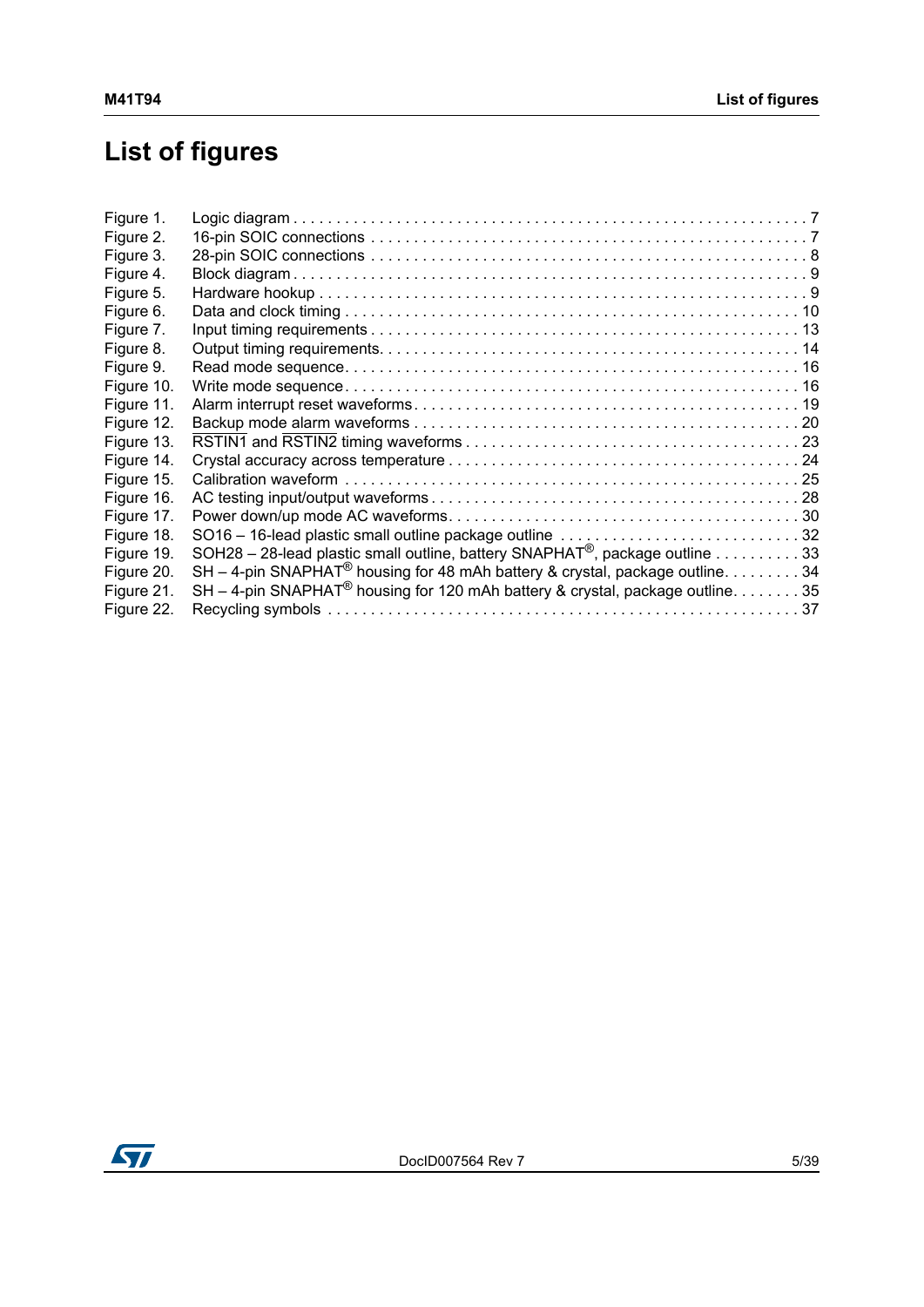## <span id="page-5-0"></span>**1 Description**

The M41T94 is a serial real-time clock with 44 bytes of NVRAM and a RESET output. A built-in 32,768 Hz oscillator (external crystal controlled) and 8 bytes of the SRAM (see *[Table 4 on page 18](#page-17-0)*) are used for the clock/calendar function and are configured in binary coded decimal (BCD) format.

An additional 12 bytes of RAM provide status/control of alarm, watchdog and square wave functions. Addresses and data are transferred serially via a serial SPI interface. The built-in address register is incremented automatically after each WRITE or READ data byte. The M41T94 has a built-in power sense circuit which detects power failures and automatically switches to the battery supply when a power failure occurs. The energy needed to sustain the SRAM and clock operations can be supplied by a small lithium button-cell supply when a power failure occurs. Functions available to the user include a non-volatile, time-of-day clock/calendar, alarm interrupts, watchdog timer and programmable square wave output. Other features include a power-on reset as well as two additional debounced inputs (RSTIN1 and RSTIN2) which can also generate an output reset (RST). The eight clock address locations contain the century, year, month, date, day, hour, minute, second and tenths/hundredths of a second in 24-hour BCD format. Corrections for 28, 29 (leap year valid until year 2100), 30 and 31 day months are made automatically. The ninth clock address location controls user access to the clock information and also stores the clock software calibration setting.

The M41T94 is supplied in either a 16-lead plastic SOIC (requiring user supplied crystal and battery) or a 28-lead SOIC SNAPHAT<sup>®</sup> package (which integrates both crystal and battery in a single SNAPHAT top). The 28-pin, 330 mil SOIC provides sockets with gold plated contacts at both ends for direct connection to a separate SNAPHAT housing containing the battery and crystal. The unique design allows the SNAPHAT battery/crystal package to be mounted on top of the SOIC package after the completion of the surface mount process.

Insertion of the SNAPHAT housing after reflow prevents potential battery and crystal damage due to the high temperatures required for device surface-mounting. The SNAPHAT housing is also keyed to prevent reverse insertion.

The SOIC and battery/crystal packages are shipped separately in plastic anti-static tubes or in tape & reel form. For the 28-lead SOIC, the battery/crystal package (e.g., SNAPHAT) part number is "M4TXX-BR12SH" (see *[Table 21 on page 36](#page-35-2)*).

**Caution:** Do not place the SNAPHAT battery/crystal top in conductive foam, as this will drain the lithium button-cell battery.

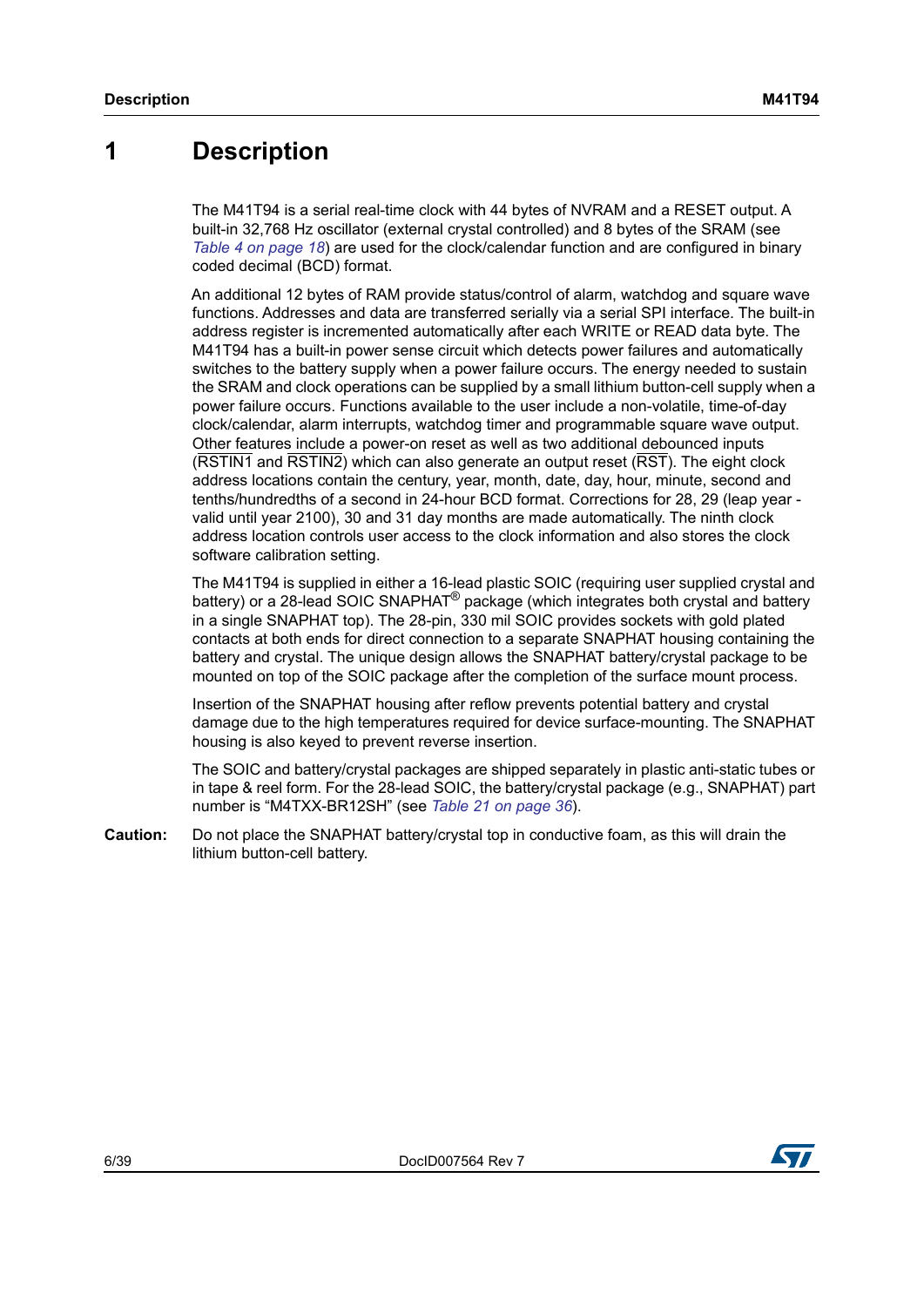<span id="page-6-0"></span>

1. For SO16 package only.



<span id="page-6-1"></span>

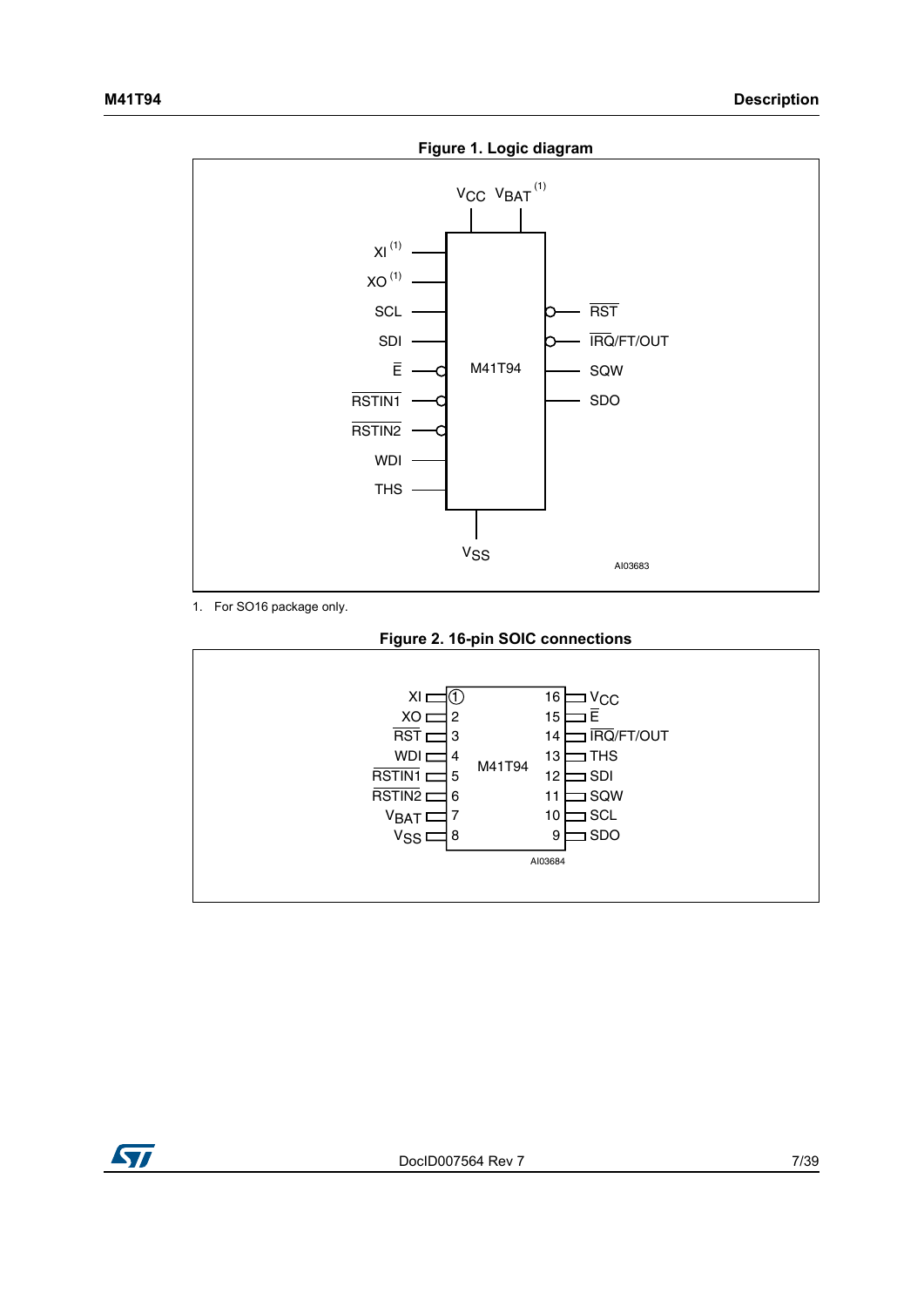<span id="page-7-0"></span>

| <b>IQUIG I. VIYIIQI HAIHGS</b> |                              |  |  |  |
|--------------------------------|------------------------------|--|--|--|
| $\bar{E}$                      | Chip enable                  |  |  |  |
| <b>IRQ/FT/OUT</b>              | Interrupt/frequency test/out |  |  |  |
|                                | output (open drain)          |  |  |  |
| $\overline{RST}$               | Reset output (open drain)    |  |  |  |
| RSTIN <sub>1</sub>             | Reset 1 input                |  |  |  |
| RSTIN2                         | Reset 2 input                |  |  |  |
| <b>SCL</b>                     | Serial clock input           |  |  |  |
| <b>SDI</b>                     | Serial data input            |  |  |  |
| SDO                            | Serial data output           |  |  |  |
| SQW                            | Square wave output           |  |  |  |
| <b>THS</b>                     | Threshold select pin         |  |  |  |
| <b>WDI</b>                     | Watchdog input               |  |  |  |
| XI <sup>(1)</sup>              | Oscillator input             |  |  |  |
| XO <sup>(1)</sup>              | Oscillator output            |  |  |  |
| $V_{BAT}$ $(1)$                | Battery supply voltage       |  |  |  |
| $V_{\rm CC}$                   | Supply voltage               |  |  |  |
| $V_{SS}$                       | Ground                       |  |  |  |
|                                |                              |  |  |  |

|  |  |  | Table 1. Signal names |
|--|--|--|-----------------------|
|--|--|--|-----------------------|

1. For SO16 package only.



<span id="page-7-1"></span>

| $SQW \equiv$<br>(1)<br>$NC \equiv$<br>2<br>$NC \equiv$<br>13<br>$NC \equiv$<br>4<br>$NC \equiv$<br>5<br>$NC \equiv$<br>6<br>$NC \sqsubset$<br>7<br>WDI <sub>L</sub><br>8<br>۳<br>RSTIN1 <sub>L</sub><br>9<br>┑<br>RSTIN2 <sub>[</sub><br>10<br>$NC \equiv$<br>11<br>NC <sub>L</sub><br>12 | M41T94 | 28<br>Vcc<br>Ē<br>27<br>IRQ/FT/OUT<br>26<br><b>NC</b><br>25<br>$\overline{\phantom{a}}$ NC<br>24<br>I THS<br>23<br>NC ב<br>22<br>21<br><b>NC</b><br><b>J</b> SCL<br>20<br><b>NC</b><br>19<br><b>RST</b><br>18<br><b>SDI</b><br>17 |
|-------------------------------------------------------------------------------------------------------------------------------------------------------------------------------------------------------------------------------------------------------------------------------------------|--------|-----------------------------------------------------------------------------------------------------------------------------------------------------------------------------------------------------------------------------------|
|                                                                                                                                                                                                                                                                                           |        |                                                                                                                                                                                                                                   |
| $NC \equiv$<br>13<br>V <sub>SS</sub><br>14                                                                                                                                                                                                                                                |        | <b>SDO</b><br>16<br>I <sub>NC</sub><br>15<br>AI03685                                                                                                                                                                              |

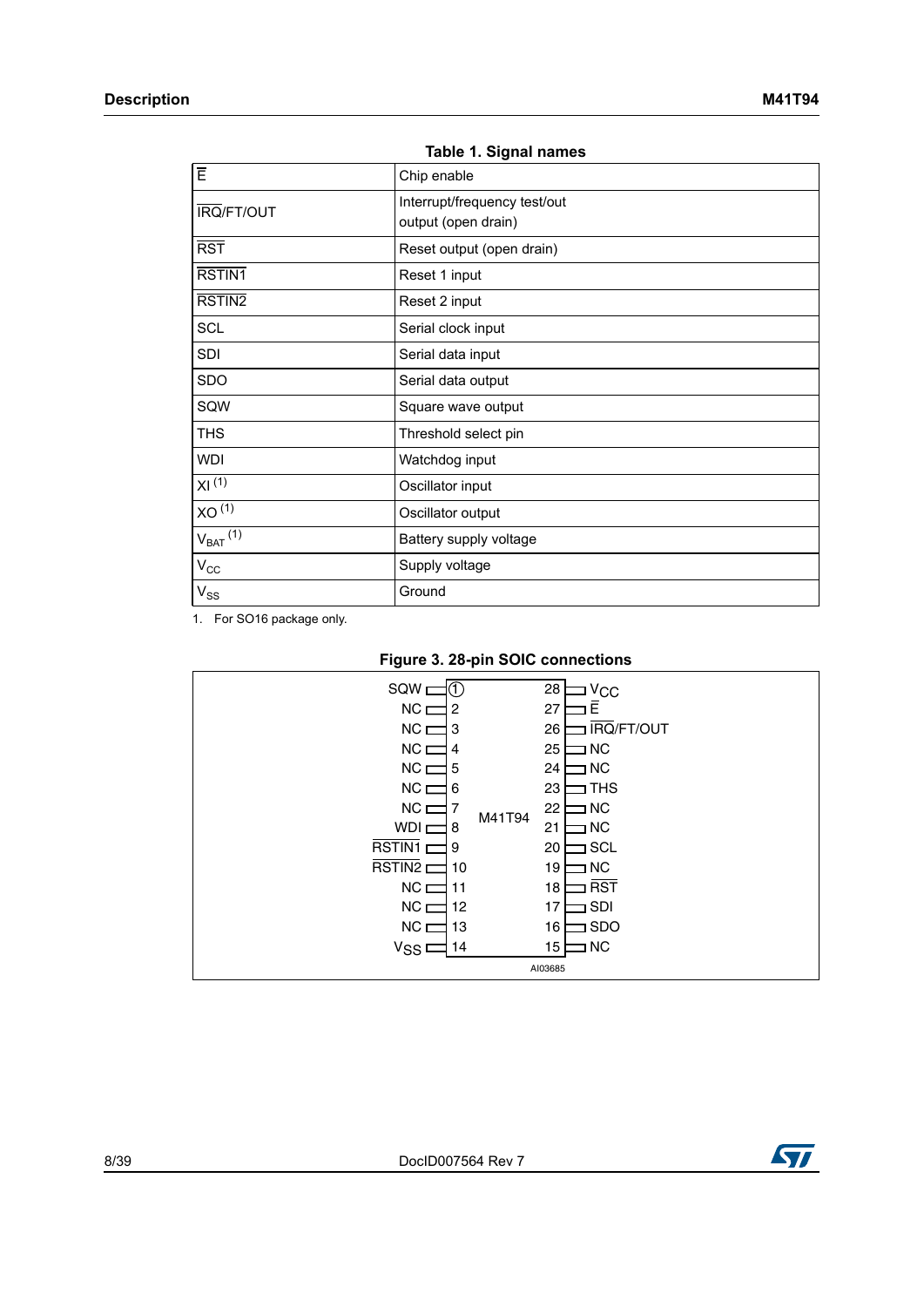<span id="page-8-0"></span>

1. Open drain output



<span id="page-8-1"></span>

1. CPOL (clock polarity) and CPHA (clock phase) are bits that may be set in the SPI control register of the MCU.

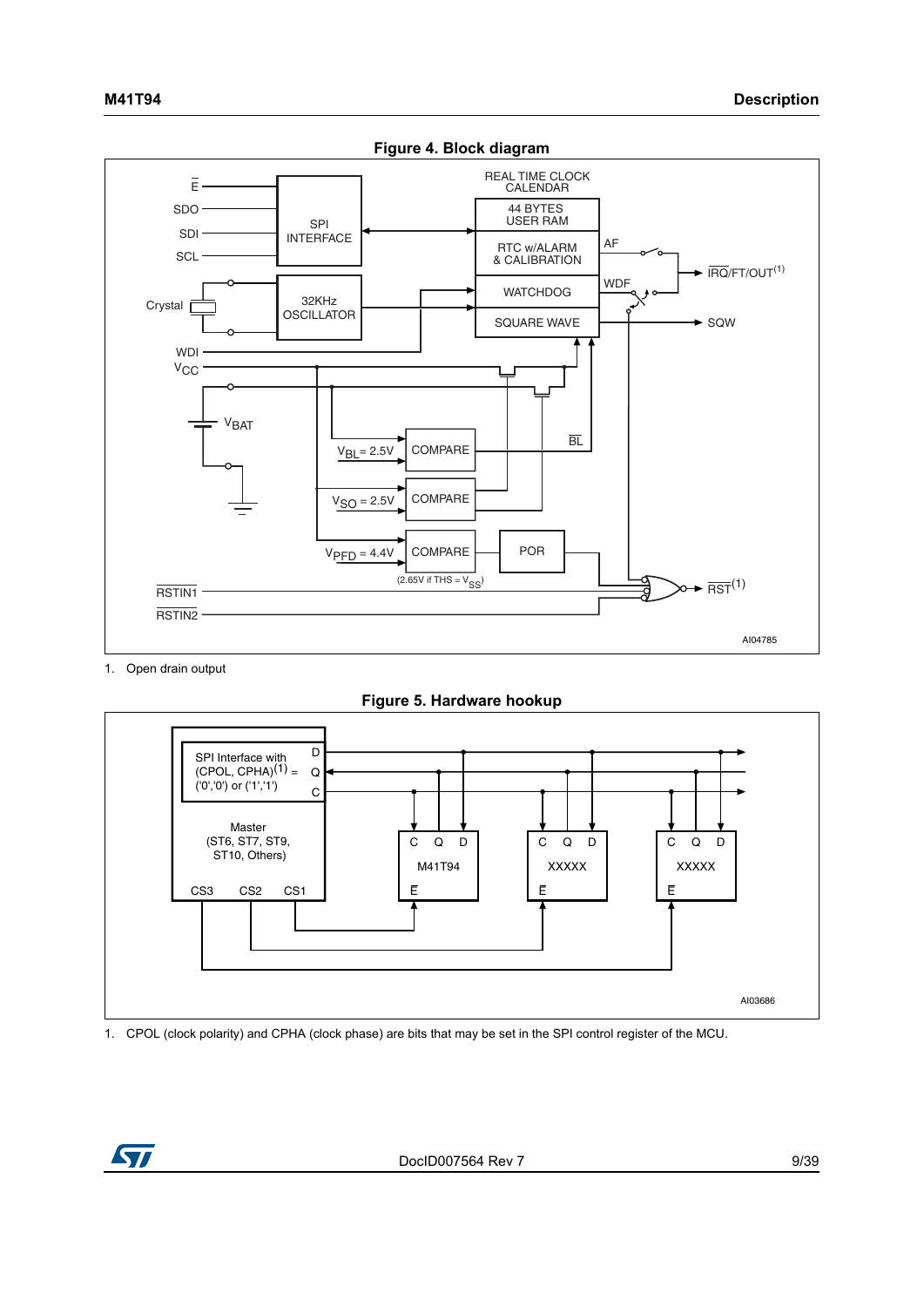<span id="page-9-0"></span>

| Mode          | $\bar{E}$ | <b>SCL</b>     | <b>SDI</b>     | <b>SDO</b>              |  |  |  |
|---------------|-----------|----------------|----------------|-------------------------|--|--|--|
| Disable reset | Н         | Input disabled | Input disabled | High Z                  |  |  |  |
| <b>WRITE</b>  |           |                | Data bit latch | High Z                  |  |  |  |
| <b>READ</b>   |           |                | X              | Next data bit shift (1) |  |  |  |

#### **Table 2. Function table**

1. SDO remains at High Z until eight bits of data are ready to be shifted out during a READ.

#### **Figure 6. Data and clock timing**

<span id="page-9-1"></span>

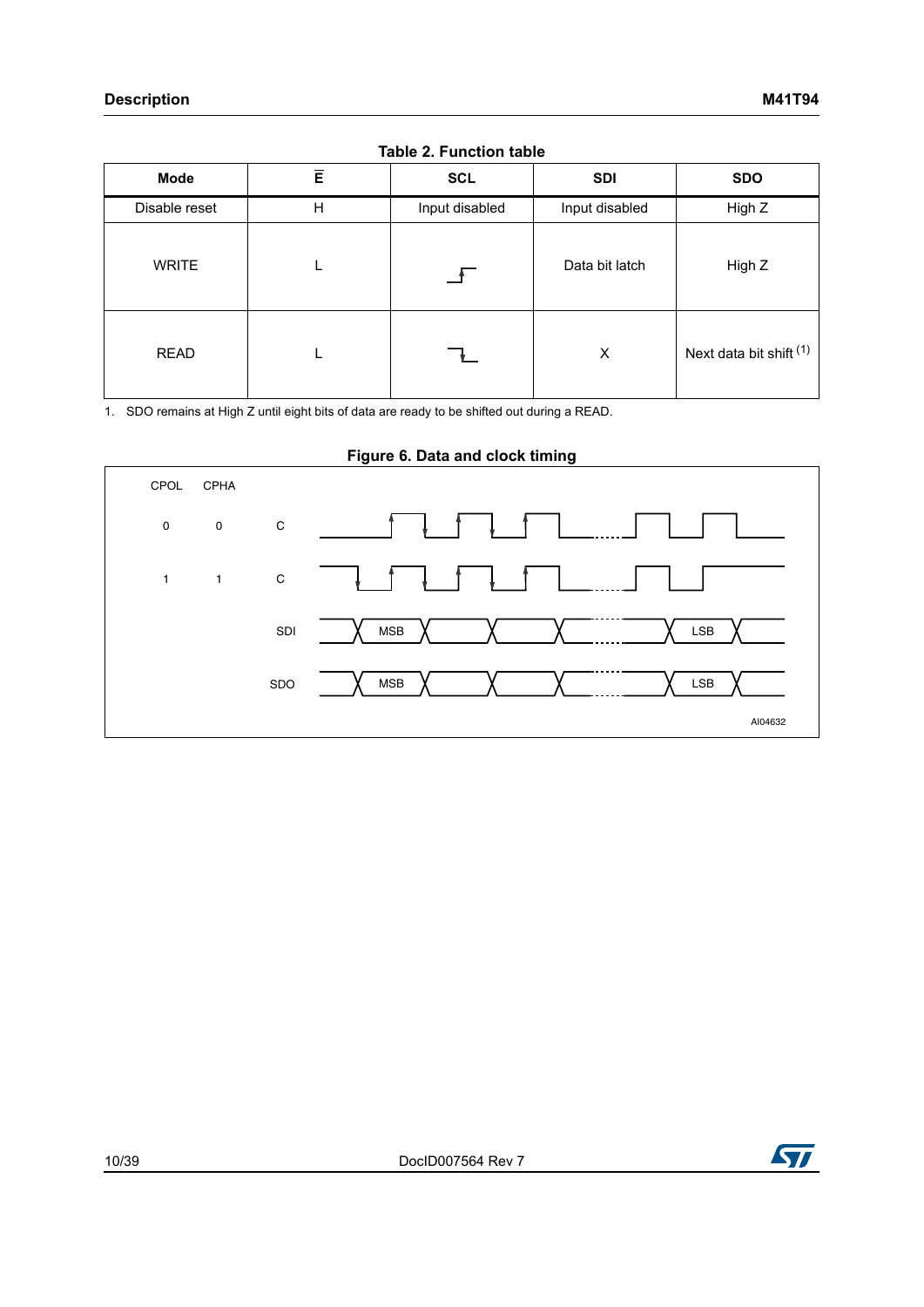## <span id="page-10-0"></span>**2 Signal description**

### <span id="page-10-1"></span>**2.1 Serial data output (SDO)**

The output pin is used to transfer data serially out of the memory. Data is shifted out on the falling edge of the serial clock.

### <span id="page-10-2"></span>**2.2 Serial data input (SDI)**

The input pin is used to transfer data serially into the device. Instructions, addresses, and the data to be written, are each received this way. Input is latched on the rising edge of the serial clock.

### <span id="page-10-3"></span>**2.3 Serial clock (SCL)**

The serial clock provides the timing for the serial interface (as shown in *[Figure 7 on page 13](#page-12-1)* and *[Figure 8 on page 14](#page-13-1)*). The W/R bit, addresses, or data are latched, from the input pin, on the rising edge of the clock input. The output data on the SDO pin changes state after the falling edge of the clock input.

The M41T94 can be driven by a microcontroller with its SPI peripheral running in either of the two following modes:

- (CPOL, CPHA) = ('0', '0') or
- (CPOL, CPHA) = ('1', '1').

For these two modes, input data (SDI) is latched in by the low-to-high transition of clock SCL, and output data (SDO) is shifted out on the high-to-low transition of SCL (see *[Table 2](#page-9-0)  [on page 10](#page-9-0)* and *[Figure 6 on page 10](#page-9-1)*).

## <span id="page-10-4"></span>**2.4 Chip enable (E)**

When  $\overline{E}$  is high, the memory device is deselected, and the SDO output pin is held in its high impedance state. After power-on, a high-to-low transition on  $\overline{E}$  is required prior to the start of any operation.

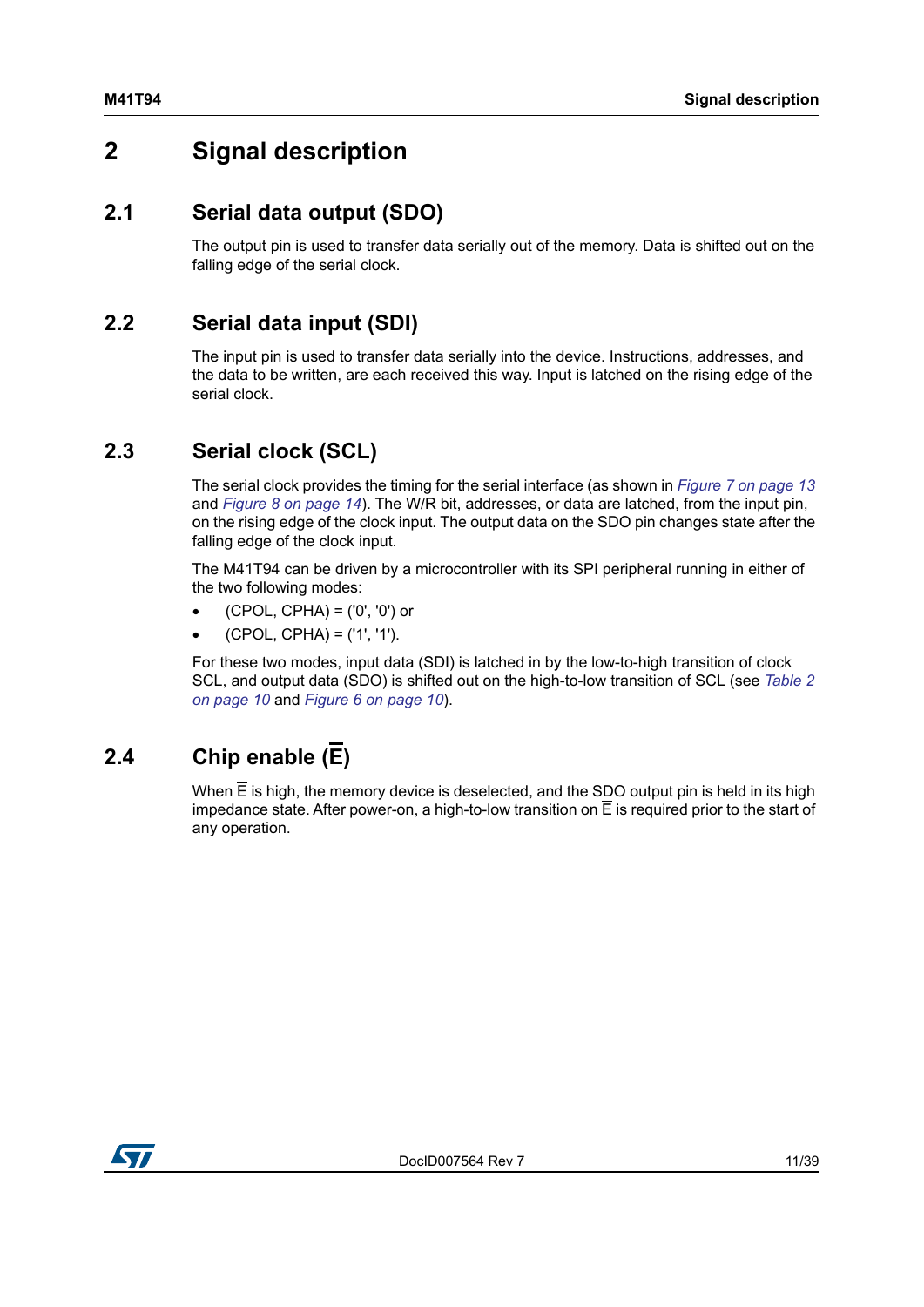## <span id="page-11-0"></span>**3 Operation**

The M41T94 clock operates as a slave device on the SPI serial bus. Each memory device is accessed by a simple serial interface that is SPI bus compatible. The bus signals are SCL, SDI and SDO (see *[Table 1 on page 8](#page-7-0)* and *[Figure 5 on page 9](#page-8-1)*). The device is selected when the chip enable input  $(E)$  is held low. All instructions, addresses and data are shifted serially in and out of the chip. The most significant bit is presented first, with the data input (SDI) sampled on the first rising edge of the clock (SCL) after the chip enable  $(\overline{E})$  goes low. The 64 bytes contained in the device can then be accessed sequentially in the following order:

- 1<sup>st</sup> byte: tenths/hundredths of a second register
- 2<sup>nd</sup> byte: seconds register
- 3<sup>rd</sup> byte: minutes register
- 4<sup>th</sup> byte: century/hours register
- 5<sup>th</sup> byte: day register
- 6<sup>th</sup> byte: date register
- 7<sup>th</sup> byte: month register
- 8<sup>th</sup> byte: year register
- 9<sup>th</sup> byte: control register
- 10<sup>th</sup> byte: watchdog register
- 11<sup>th</sup> 16<sup>th</sup> bytes: Alarm registers
- 17<sup>th</sup> 19<sup>th</sup> bytes: reserved
- 20<sup>th</sup> byte: square wave register
- 21st 64<sup>th</sup> bytes: user RAM

The M41T94 clock continually monitors  $V_{CC}$  for an out-of tolerance condition. Should  $V_{CC}$ fall below  $V_{\text{PFD}}$ , the device terminates an access in progress and resets the device address counter. Inputs to the device will not be recognized at this time to prevent erroneous data from being written to the device from a an out-of-tolerance system. When  $V_{CC}$  falls below  $V<sub>SO</sub>$ , the device automatically switches over to the battery and powers down into an ultra low current mode of operation to conserve battery life. As system power returns and  $V_{CC}$ rises above  $V<sub>SO</sub>$ , the battery is disconnected, and the power supply is switched to external V<sub>CC</sub>.

Write protection continues until V<sub>CC</sub> reaches V<sub>PFD</sub> (min) plus t<sub>REC</sub> (min). For more information on battery storage life refer to application note AN1012.

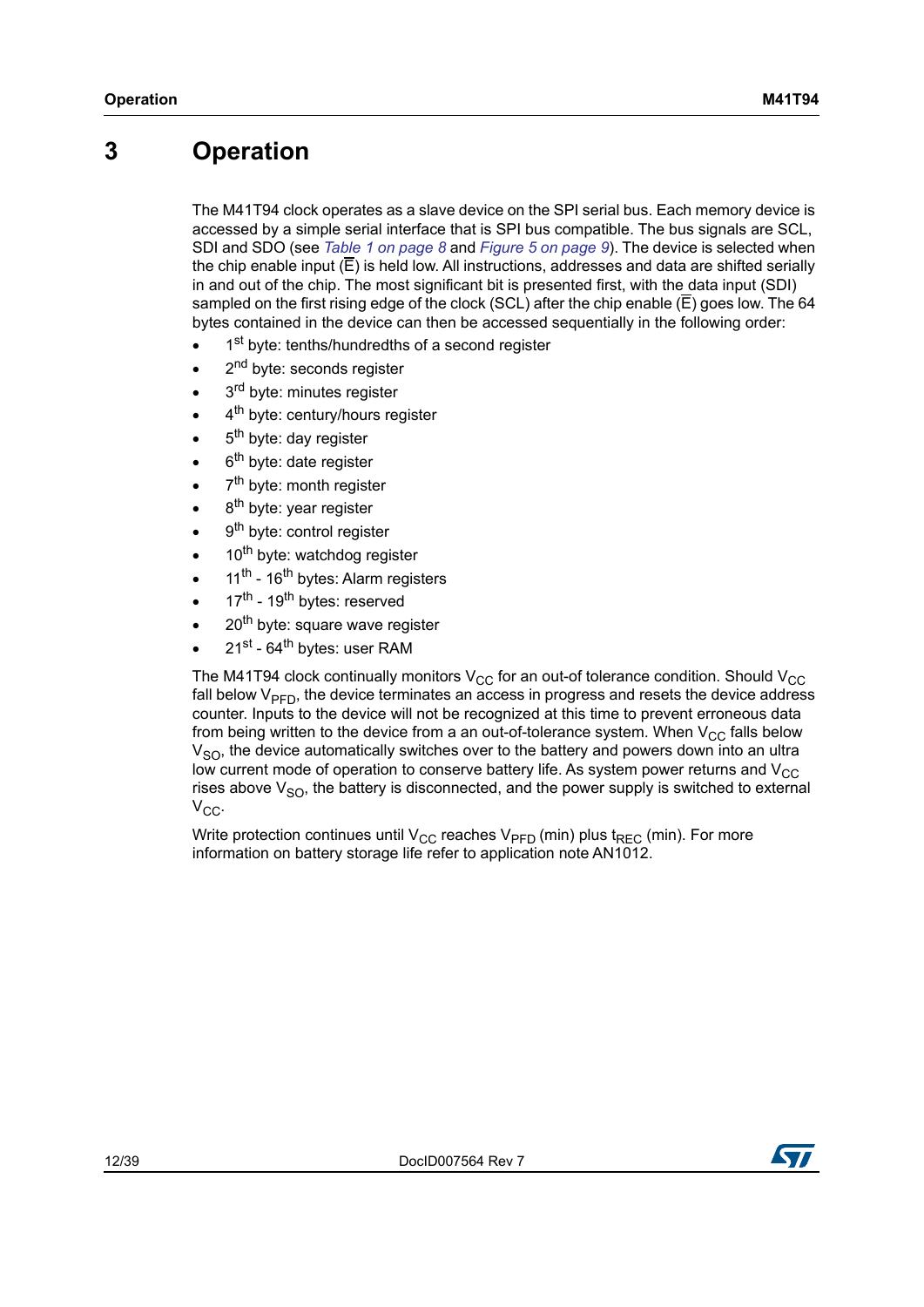### <span id="page-12-0"></span>**3.1 SPI bus characteristics**

The serial peripheral interface (SPI) bus is intended for synchronous communication between different ICs. It consists of four signal lines: serial data input (SDI), serial data output (SDO), serial clock (SCL) and a chip enable  $(\overline{E})$ .

By definition a device that gives out a message is called "transmitter," the receiving device that gets the message is called "receiver." The device that controls the message is called "master." The devices that are controlled by the master are called "slaves."

The  $\overline{E}$  input is used to initiate and terminate a data transfer. The SCL input is used to synchronize data transfer between the master (micro) and the slave (M41T94) devices.

The SCL input, which is generated by the microcontroller, is active only during address and data transfer to any device on the SPI bus (see *[Figure 5 on page 9](#page-8-1)*).

The M41T94 can be driven by a microcontroller with its SPI peripheral running in either of the two following modes:

- (CPOL, CPHA) = ('0', '0') or
- (CPOL, CPHA) = ('1', '1').

For these two modes, input data (SDI) is latched in by the low-to-high transition of clock SCL, and output data (SDO) is shifted out on the high-to-low transition of SCL (see *[Table 2](#page-9-0)  [on page 10](#page-9-0)* and *[Figure 6 on page 10](#page-9-1)*).

There is one clock for each bit transferred. Address and data bits are transferred in groups of eight bits. Due to memory size the second most significant address bit is a Don't Care (address bit 6).

<span id="page-12-1"></span>

#### **Figure 7. Input timing requirements**

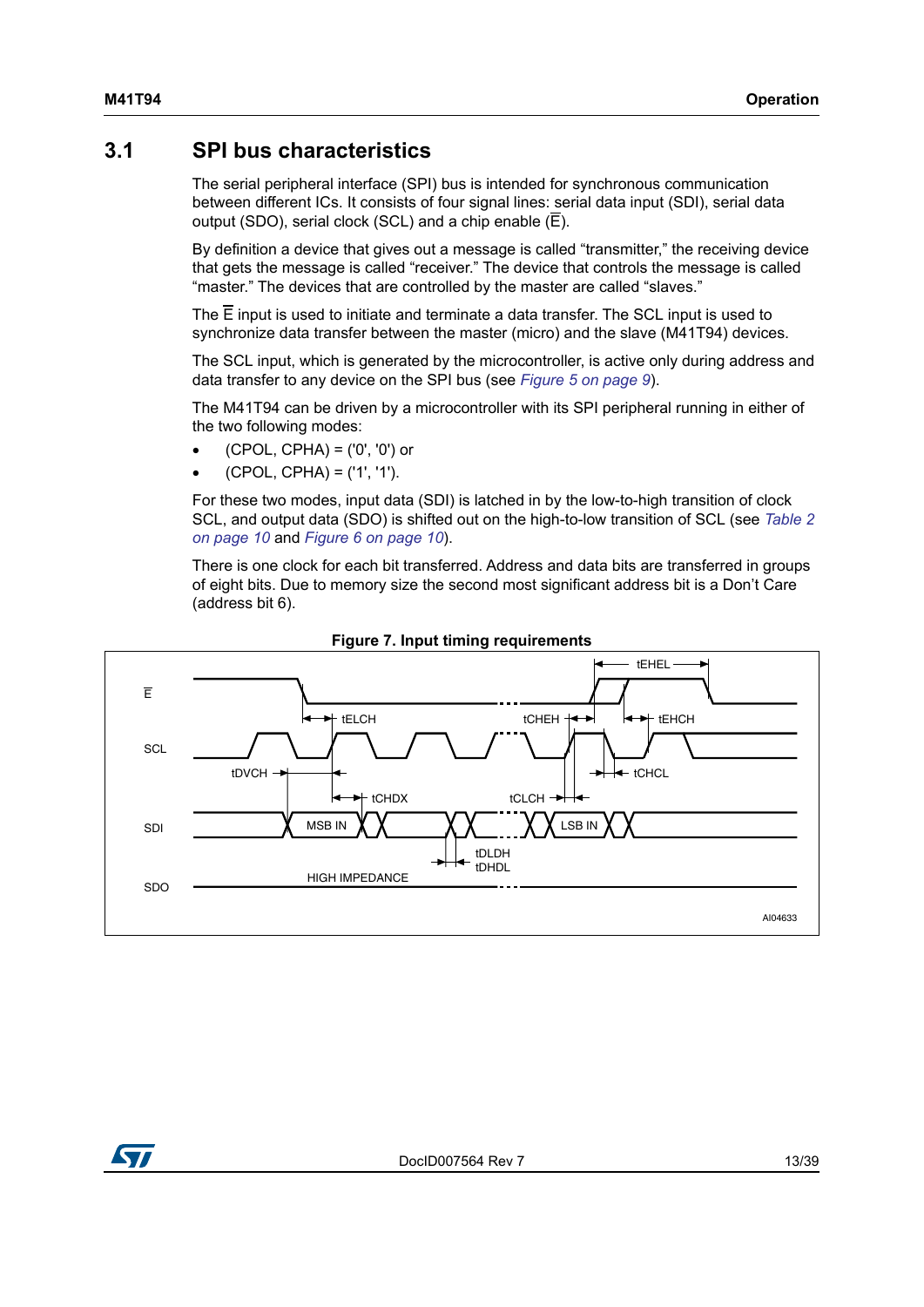<span id="page-13-1"></span>

<span id="page-13-0"></span>

| Symbol                    | Parameter <sup>(1)</sup>                         | Min      | Max            | Unit       |
|---------------------------|--------------------------------------------------|----------|----------------|------------|
| $f_{\rm SCL}$             | Serial clock input frequency                     | DC       | $\overline{2}$ | <b>MHz</b> |
| $t_{CH}$ <sup>(2)</sup>   | Clock high                                       | 200      |                | ns         |
| $t_{CHCL}$ <sup>(3)</sup> | Clock transition (fall time)                     |          | 1              | <b>US</b>  |
| $t$ CHDX                  | Serial clock input high to input data transition | 50       |                | ns         |
| $t$ <sub>CHEH</sub>       | Serial clock input high to chip enable high      | 200      |                | ns         |
| $t_{CL}$ <sup>(2)</sup>   | Clock low                                        | 200      |                | ns         |
| $t_{CLCH}$ <sup>(3)</sup> | Clock transition (rise time)                     |          | 1              | μs         |
| t <sub>CLQV</sub>         | Serial clock input low to output valid           |          | 150            | ns         |
| $t_{\text{CLQX}}$         | Serial clock input low to output data transition | $\Omega$ |                | ns         |
| $t_{DHDL}$ <sup>(3)</sup> | Input data transition (fall time)                |          | 1              | μs         |
| $t_{\text{DLDH}}^{(3)}$   | Input data transition (rise time)                |          | 1              | μs         |
| $t_{\text{DVCH}}$         | Input data to serial clock input high            | 40       |                | ns         |
| $t_{EHCH}$                | Chip enable high to serial clock input high      | 200      |                | ns         |
| <sup>t</sup> EHEL         | Chip enable high to chip enable low              | 200      |                | ns         |
| $t_{EHQZ}^{(3)}$          | Chip enable high to output high-z                |          | 250            | ns         |
| $t_{\text{ELCH}}$         | Chip enable low to serial clock input high       | 200      |                | ns         |
| $t_{QHQL}$ <sup>(3)</sup> | Output data transition (fall time)               |          | 100            | ns         |
| $t_{\text{QLQH}}^{(3)}$   | Output data transition (rise time)               |          | 100            | ns         |

#### **Table 3. AC characteristics**

1. Valid for ambient operating temperature:  $T_A = -40$  to 85°C; V<sub>CC</sub> = 2.7 to 5.5 V (except where noted).

2.  $t_{CH} + t_{CL} \ge 1/f_{SCL}$ 

3. Value guaranteed by design, not 100% tested in production.

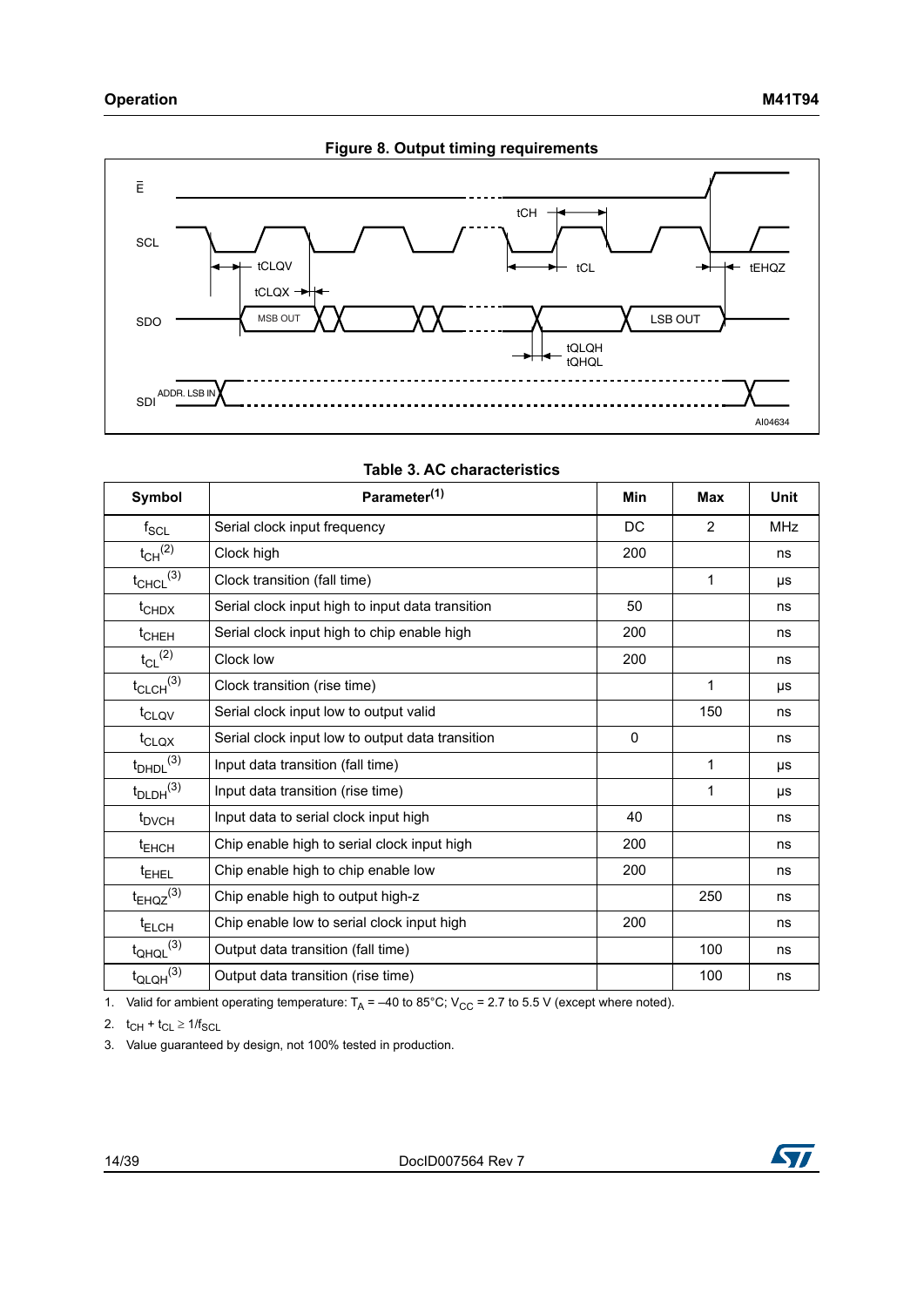### <span id="page-14-0"></span>**3.2 Read and write cycles**

Address and data are shifted MSB first into the serial data input (SDI) and out of the serial data output (SDO). Any data transfer considers the first bit to define whether a READ or WRITE will occur. This is followed by seven bits defining the address to be read or written. Data is transferred out of the SDO for a READ operation and into the SDI for a WRITE operation. The address is always the second through the eighth bit written after the Enable (E) pin goes low. If the first bit is a '1,' one or more WRITE cycles will occur. If the first bit is a '0,' one or more READ cycles will occur (see Figure *[Figure 9 on page 16](#page-15-0)* and *[Figure 10 on](#page-15-1)  [page 16](#page-15-1)*).

Data transfers can occur one byte at a time or in multiple byte burst mode, during which the address pointer will be automatically incremented. For a single byte transfer, one byte is read or written and then  $\overline{E}$  is driven high. For a multiple byte transfer all that is required is that  $\overline{E}$  continue to remain low. Under this condition, the address pointer will continue to increment as stated previously. Incrementing will continue until the device is deselected by taking  $\overline{E}$  high. The address will wrap to 00h after incrementing to 3Fh.

The system-to-user transfer of clock data will be halted whenever the address being read is a clock address (00h to 07h). Although the clock continues to maintain the correct time, this will prevent updates of time and date during either a READ or WRITE of these address locations by the user. The update will resume either due to a deselect condition or when the pointer increments to an non-clock or RAM address (08h to 3Fh).

*Note: This is true both in READ and WRITE mode.*

### <span id="page-14-1"></span>**3.3 Data retention mode**

With valid  $V_{CC}$  applied, the M41T94 can be accessed as described above with READ or WRITE cycles. Should the supply voltage decay, the M41T94 will automatically deselect, write protecting itself when  $V_{CC}$  falls between  $V_{PFD}$  (max) and  $V_{PFD}$  (min) (see *Figure 17 on [page 30](#page-29-1)*). At this time, the reset pin (RST) is driven active and will remain active until  $V_{\text{CC}}$ returns to nominal levels. When  $V_{CC}$  falls below the switchover voltage ( $V_{SO}$ ), power input is switched from the  $V_{CC}$  pin to the SNAPHAT battery (or external battery for SO16) at this time, and the clock registers are maintained from the attached battery supply. All outputs become high impedance. On power-up, when  $V_{CC}$  returns to a nominal value, write protection continues for t<sub>REC</sub> by internally inhibiting  $\overline{E}$ . The  $\overline{RST}$  signal also remains active during this time (see *[Figure 17 on page 30](#page-29-1)*). Before the next active cycle, chip enable should be taken high for at least  $t_{\text{FHE}}$ , then low.

For a further more detailed review of battery lifetime calculations, please see application note AN1012.

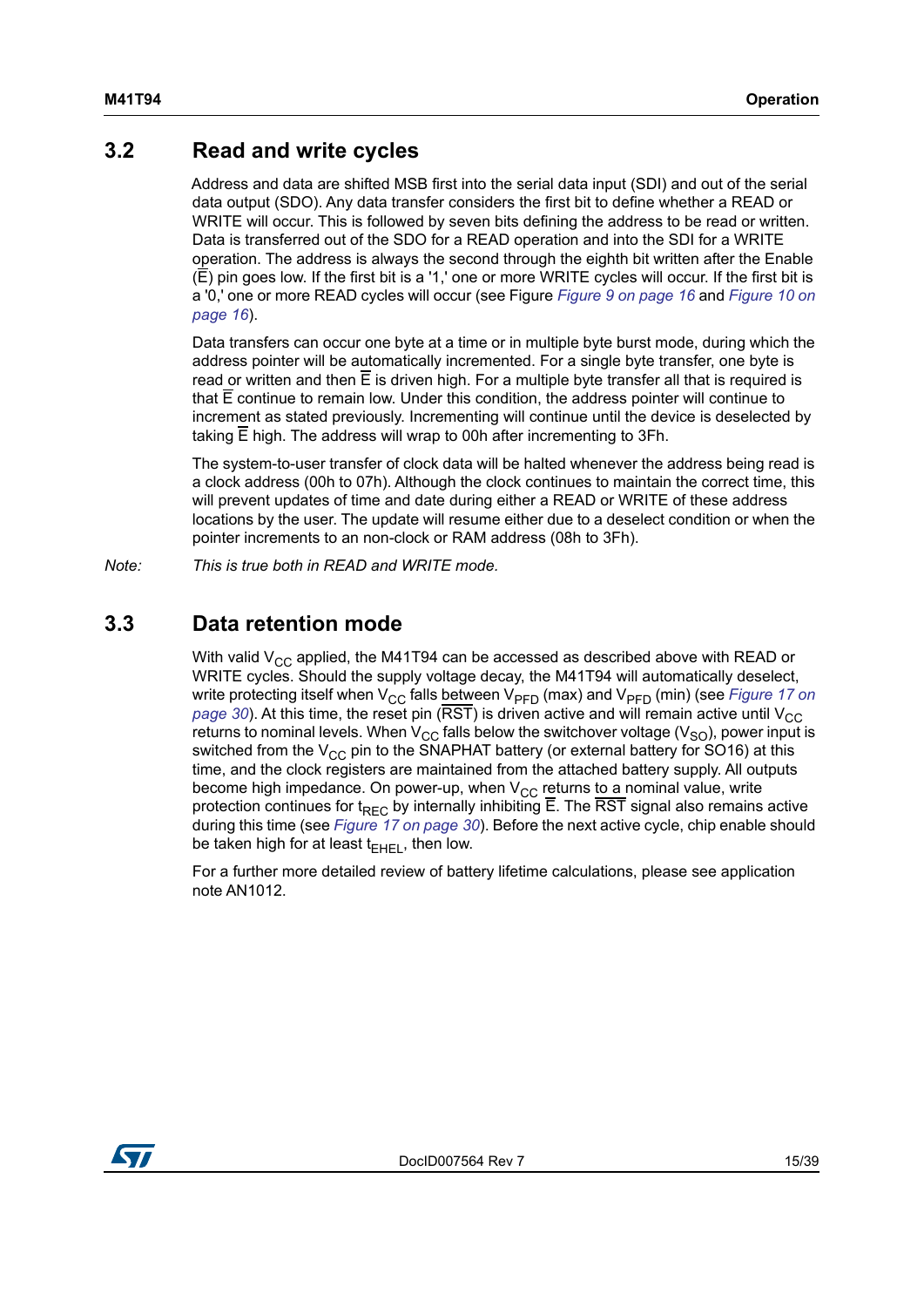<span id="page-15-0"></span>

<span id="page-15-1"></span>

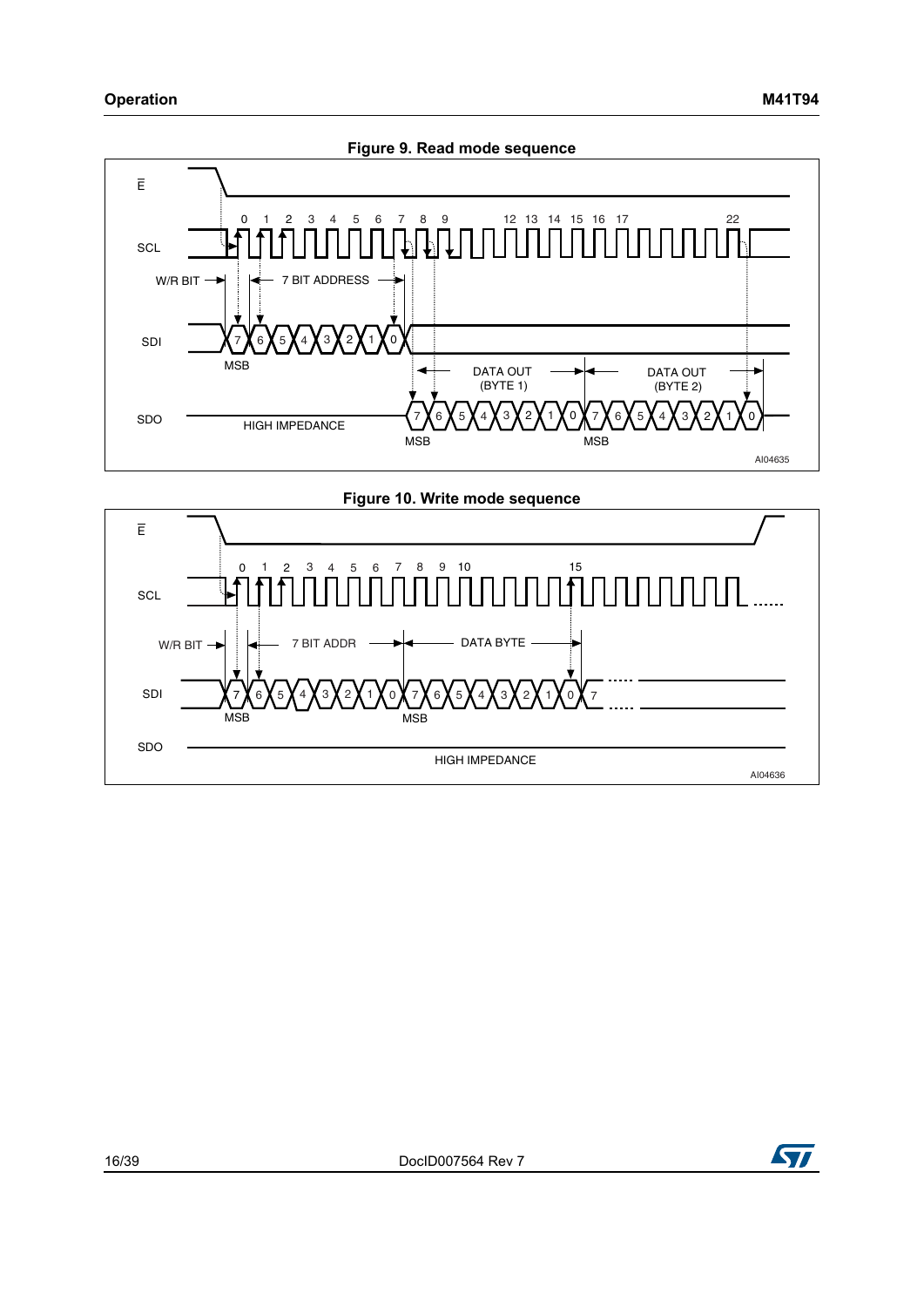## <span id="page-16-0"></span>**4 Clock operations**

The eight byte clock register (see *[Table 4 on page 18](#page-17-0)*) is used to both set the clock and to read the date and time from the clock, in a binary coded decimal format. Tenths/hundredths of seconds, seconds, minutes, and hours are contained within the first four registers. Bits D6 and D7 of clock register 03h (century/hours register) contain the CENTURY ENABLE bit (CEB) and the CENTURY bit (CB). Setting CEB to a '1' will cause CB to toggle, either from '0' to '1' or from '1' to '0' at the turn of the century (depending upon its initial state). If CEB is set to a '0,' CB will not toggle. Bits D0 through D2 of register 04h contain the day (day of week). Registers 05h, 06h, and 07h contain the date (day of month), month and years. The ninth clock register is the control register (this is described in the clock calibration section). Bit D7 of register 01h contains the STOP bit (ST). Setting this bit to a '1' will cause the oscillator to stop. If the device is expected to spend a significant amount of time on the shelf, the oscillator may be stopped to reduce current drain. When reset to a '0' the oscillator restarts within one second.

The eight clock registers may be read one byte at a time, or in a sequential block. The control register (address location 08h) may be accessed independently. Provision has been made to assure that a clock update does not occur while any of the eight clock addresses are being read. If a clock address is being read, an update of the clock registers will be halted. This will prevent a transition of data during the READ.

### <span id="page-16-1"></span>**4.1 Power-down time-stamp**

When a power failure occurs, the halt update bit (HT) will automatically be set to a '1.' This will prevent the clock from updating the clock registers, and will allow the user to read the exact time of the power-down event. Resetting the HT bit to a '0' will allow the clock to update the clock registers with the current time. For more information, see application note AN1572.

## <span id="page-16-2"></span>**4.2 Clock registers**

The M41T94 offers 20 internal registers which contain clock, alarm, watchdog, flag, square wave and control data (see *[Table 4 on page 18](#page-17-0)*). These registers are memory locations which contain external (user accessible) and internal copies of the data (usually referred to as BiPORT™ cells). The external copies are independent of internal functions except that they are updated periodically by the simultaneous transfer of the incremented internal copy. The internal divider (or clock) chain will be reset upon the completion of a WRITE to any clock address.

The system-to-user transfer of clock data will be halted whenever the clock addresses (00h to 07h) are being written. The update will resume either due to a deselect condition or when the pointer increments to a non-clock or RAM address.

Clock and alarm registers store data in BCD. Control, watchdog and square wave registers store data in binary format.

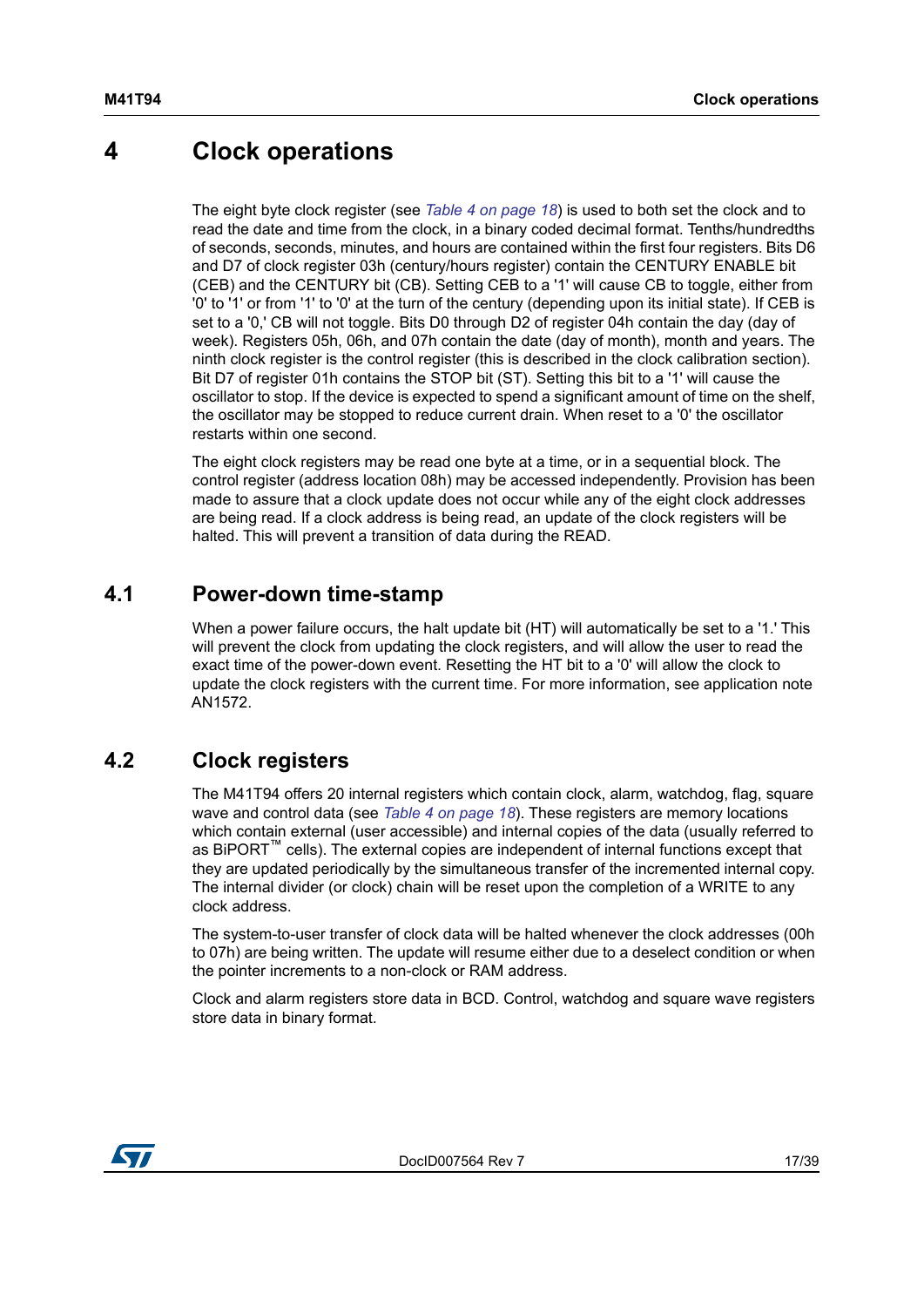<span id="page-17-0"></span>

| Addr            |                  |                  |                  |                  |                  |                        |                  |                  | <b>Function/range</b> |                 |
|-----------------|------------------|------------------|------------------|------------------|------------------|------------------------|------------------|------------------|-----------------------|-----------------|
|                 | D7               | D <sub>6</sub>   | D <sub>5</sub>   | D <sub>4</sub>   | D <sub>3</sub>   | D <sub>2</sub>         | D <sub>1</sub>   | D <sub>0</sub>   | <b>BCD</b> format     |                 |
| 00h             |                  |                  | 0.1 seconds      |                  |                  | 0.01 seconds           |                  |                  | Seconds               | 00-99           |
| 01h             | <b>ST</b>        |                  | 10 seconds       |                  |                  | Seconds                |                  |                  | Seconds               | 00-59           |
| 02h             | $\mathbf 0$      |                  | 10 minutes       |                  |                  | <b>Minutes</b>         |                  |                  | Minutes               | 00-59           |
| 03h             | <b>CEB</b>       | CB               |                  | 10 Hours         |                  | Hours (24 hour format) |                  |                  | Century/hours         | $0 - 1/00 - 23$ |
| 04h             | <b>TR</b>        | $\mathbf 0$      | $\mathbf 0$      | $\mathbf 0$      | 0                |                        | Day of week      |                  | Day                   | $01 - 7$        |
| 05h             | $\mathbf 0$      | $\mathbf{0}$     |                  | 10 date          |                  | Date: day of month     |                  |                  | Date                  | $01 - 31$       |
| 06h             | $\mathbf 0$      | 0                | $\mathbf{0}$     | 10M              |                  | Month                  |                  |                  | Month                 | $01 - 12$       |
| 07h             |                  |                  | 10 Years         |                  |                  | Year                   |                  |                  | Year                  | 00-99           |
| 08h             | <b>OUT</b>       | <b>FT</b>        | S                |                  |                  | Calibration            |                  |                  | Control               |                 |
| 09h             | <b>WDS</b>       | BMB4             | BMB3             | BMB <sub>2</sub> | BMB <sub>1</sub> | BMB <sub>0</sub>       | R <sub>B</sub> 1 | R <sub>B</sub> 0 | Watchdog              |                 |
| 0Ah             | <b>AFE</b>       | SQWE             | <b>ABE</b>       | <b>AI 10M</b>    |                  | Alarm month            |                  |                  | Al month              | $01 - 12$       |
| 0 <sub>Bh</sub> | RPT4             | RPT <sub>5</sub> | AI 10 date       |                  |                  | Alarm date             |                  |                  | Al date               | $01 - 31$       |
| 0Ch             | RPT <sub>3</sub> | HT               |                  | AI 10 hour       |                  | Alarm hour             |                  |                  | Al hour               | $00 - 23$       |
| 0Dh             | RPT <sub>2</sub> |                  | Alarm 10 minutes |                  |                  | Alarm minutes          |                  |                  | Al min                | 00-59           |
| 0Eh             | RPT <sub>1</sub> |                  | Alarm 10 seconds |                  |                  | Alarm seconds          |                  |                  | Al sec                | 00-59           |
| 0Fh             | <b>WDF</b>       | AF               | $\mathbf{0}$     | <b>BL</b>        | $\Omega$         | $\mathbf{0}$           | 0                | $\mathbf{0}$     | Flags                 |                 |
| 10h             | 0                | $\pmb{0}$        | $\mathbf{0}$     | $\mathbf{0}$     | 0                | $\mathbf 0$            | $\mathbf 0$      | $\mathbf 0$      | Reserved              |                 |
| 11h             | $\mathbf 0$      | $\mathbf{0}$     | $\mathbf{0}$     | $\mathbf{0}$     | 0                | $\mathbf 0$            | $\mathbf 0$      | $\mathbf 0$      | Reserved              |                 |
| 12h             | 0                | $\mathbf 0$      | $\mathbf 0$      | $\mathbf 0$      | 0                | $\mathbf 0$            | 0                | 0                | Reserved              |                 |
| 13h             | RS3              | RS <sub>2</sub>  | RS <sub>1</sub>  | R <sub>S0</sub>  | 0                | 0                      | 0                | 0                | SQW                   |                 |

**Table 4. Clock register map(1)**

1. Keys:

S = Sign bit FT = Frequency test bit ST = Stop bit 0 = Must be set to zero BL = Battery low flag (read only) BMB0-BMB4 = Watchdog multiplier bits CEB = Century enable bit CB = Century bit OUT = Output level AFE = Alarm flag enable flag RB0-RB1 = Watchdog resolution bits WDS = Watchdog steering bit ABE = Alarm in battery back-up mode enable bit RPT1-RPT5 = Alarm repeat mode bits WDF = Watchdog flag (read only) WDF = Watchdog flag (read only) AF = Alarm flag (read only) SQWE = Square wave enable RS0-RS3 = SQW frequency HT = Halt update bit  $TR = t_{REC}$  bit

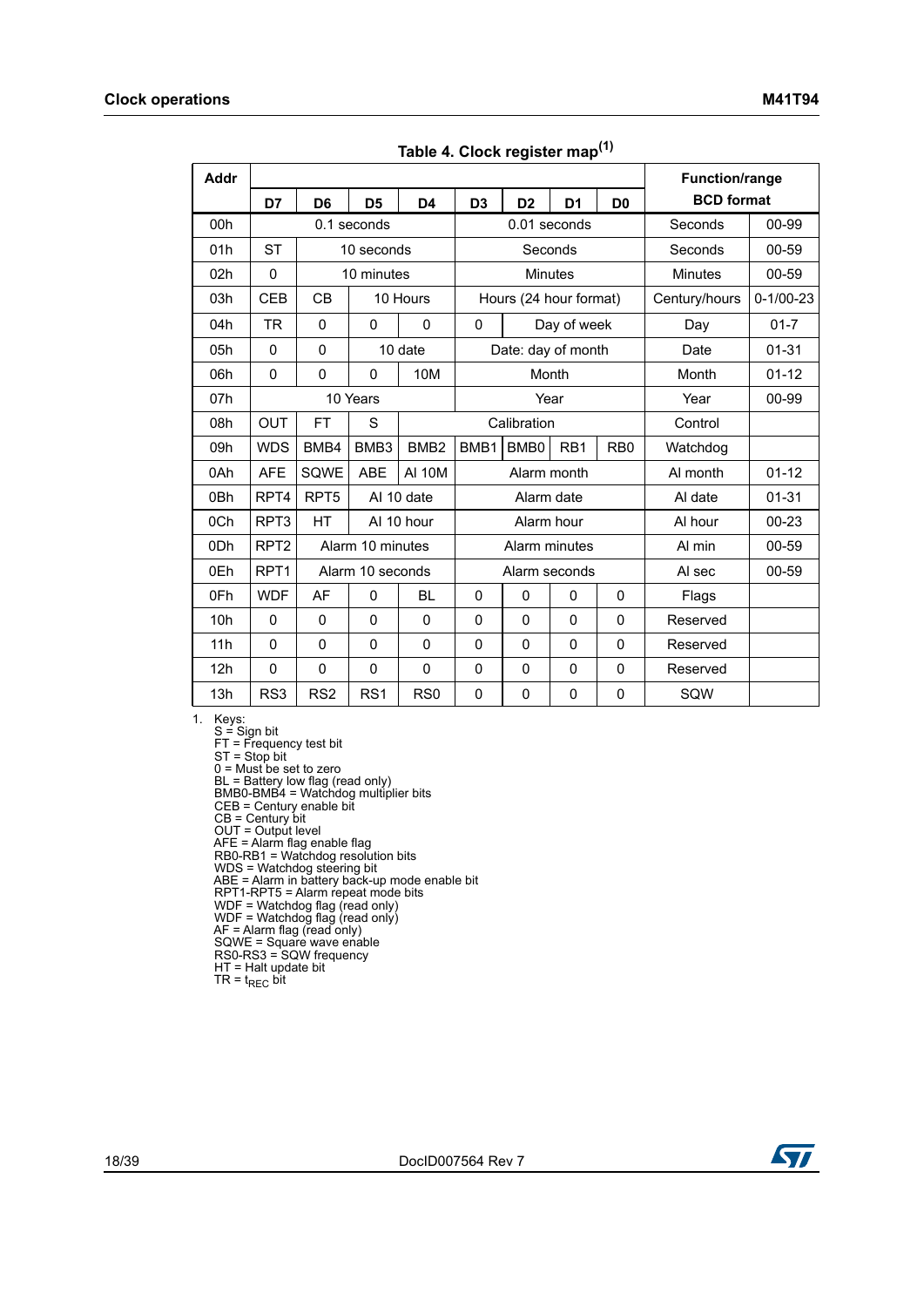### <span id="page-18-0"></span>**4.3 Setting alarm clock registers**

Address locations 0Ah-0Eh contain the alarm settings. The alarm can be configured to go off at a prescribed time on a specific month, date, hour, minute, or second, or repeat every year, month, day, hour, minute, or second. It can also be programmed to go off while the M41T94 is in the battery backup to serve as a system wake-up call.

Bits RPT5-RPT1 put the alarm in the repeat mode of operation. *[Table 5 on page 19](#page-18-1)* shows the possible configurations. Codes not listed in the table default to the once per second mode to quickly alert the user of an incorrect alarm setting.

When the clock information matches the alarm clock settings based on the match criteria defined by RPT5-RPT1, the AF (alarm flag) is set. If AFE (alarm flag enable) is also set, the alarm condition activates the IRQ/FT/OUT pin.

*Note: If the address pointer is allowed to increment to the flag register address, an alarm condition will not cause the interrupt/flag to occur until the address pointer is moved to a different address. It should also be noted that if the last address written is the "Alarm Seconds," the address pointer will increment to the flag address, causing this situation to occur.*

> To disable the alarm, write '0' to the alarm date register and to RPT1–5. The IRQ/FT/OUT output is cleared by a READ to the flags register. This READ of the flags register will also reset the alarm flag (D6; register 0Fh). See *[Figure 11 on page 19](#page-18-2)*.

The IRQ/FT/OUT pin can also be activated in the battery backup mode. The IRQ/FT/OUT will go low if an alarm occurs and both ABE (alarm in battery backup mode enable) and AFE are set. The ABE and AFE bits are reset during power-up, therefore an alarm generated during power-up will only set AF. The user can read the flag register at system boot-up to determine if an alarm was generated while the M41T94 was in the deselect mode during power-up. *[Figure 12 on page 20](#page-19-0)* illustrates the backup mode alarm timing.

<span id="page-18-1"></span>

| RPT <sub>5</sub> | RPT <sub>4</sub> | RPT3 | RPT <sub>2</sub> | RPT <sub>1</sub> | <b>Alarm setting</b> |
|------------------|------------------|------|------------------|------------------|----------------------|
|                  |                  |      |                  |                  | Once per second      |
|                  |                  |      |                  |                  | Once per minute      |
|                  |                  |      |                  |                  | Once per hour        |
|                  |                  |      |                  |                  | Once per day         |
|                  |                  |      |                  |                  | Once per month       |
|                  |                  |      |                  |                  | Once per year        |

#### **Table 5. Alarm repeat mode**

#### **Figure 11. Alarm interrupt reset waveforms**

<span id="page-18-2"></span>

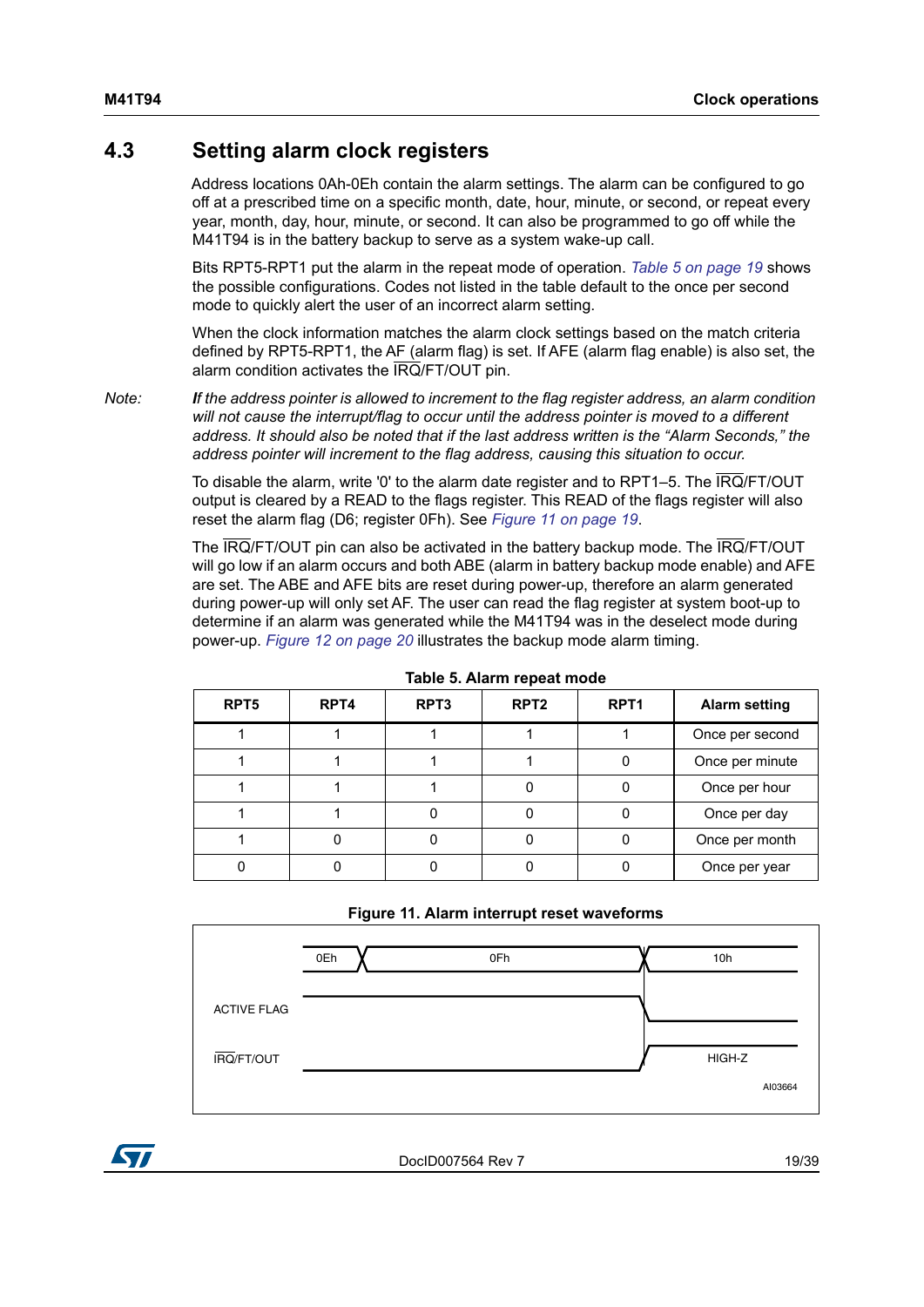<span id="page-19-0"></span>



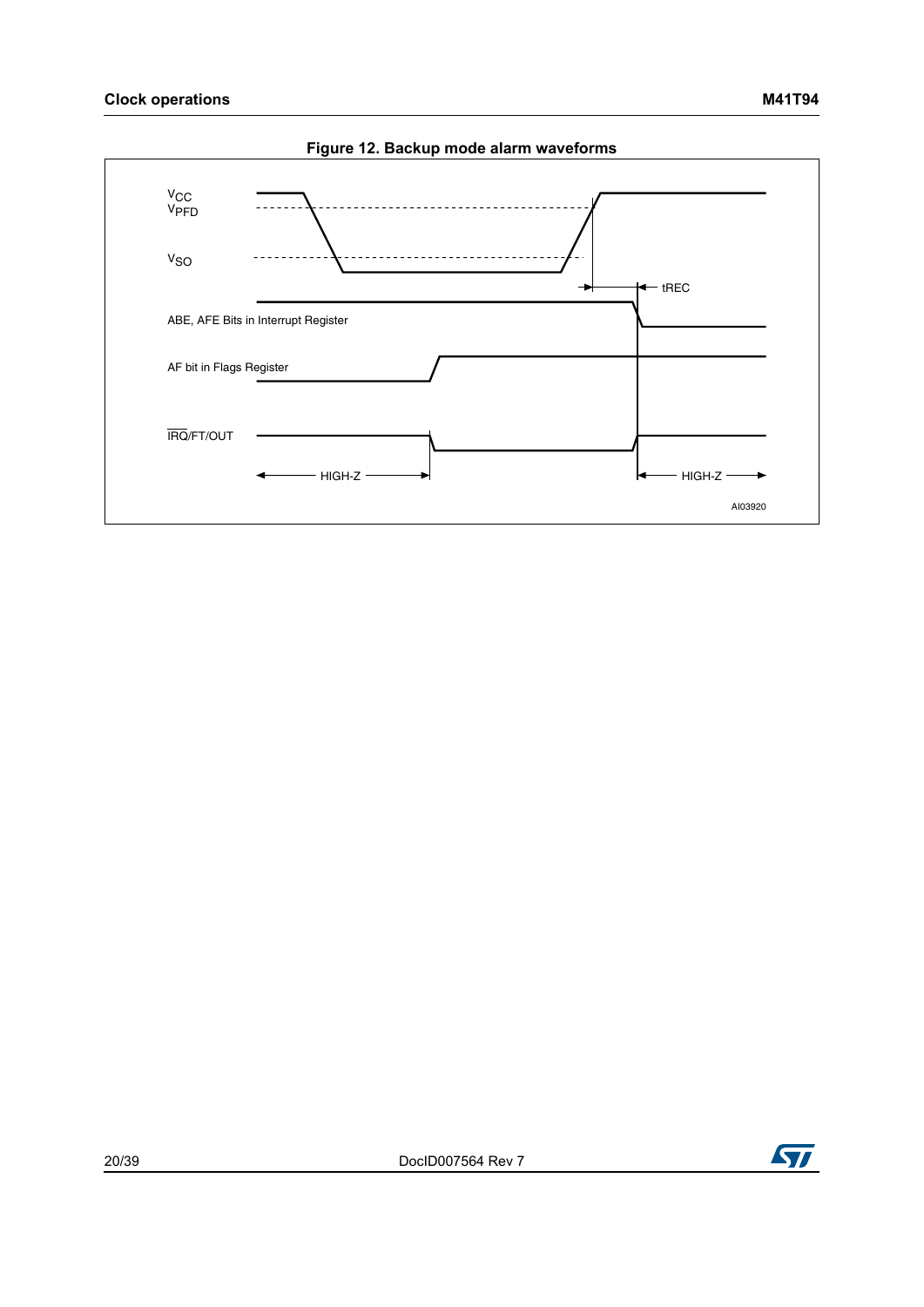### <span id="page-20-0"></span>**4.4 Watchdog timer**

The watchdog timer can be used to detect an out-of-control microprocessor. The user programs the watchdog timer by setting the desired amount of time-out into the Watchdog register, address 09h. bits BMB4-BMB0 store a binary multiplier and the two lower order bits RB1-RB0 select the resolution, where  $00 = \frac{1}{16}$  second,  $01 = \frac{1}{4}$  second,  $10 = 1$  second, and 11 = 4 seconds. The amount of time-out is then determined to be the multiplication of the five-bit multiplier value with the resolution. (For example: writing 00001110 in the Watchdog register = 3\*1 or 3 seconds).

*Note: Accuracy of timer is within ± the selected resolution.*

If the processor does not reset the timer within the specified period, the M41T94 sets the WDF (watchdog flag) and generates a watchdog interrupt or a microprocessor reset. WDF is reset by reading the flags register (0Fh).

The most significant bit of the watchdog register is the watchdog steering bit (WDS). When set to a '0,' the watchdog will activate the IRQ/FT/OUT pin when timed-out. When WDS is set to a '1,' the watchdog will output a negative pulse on the RST pin for  $t_{\text{REC}}$ . The watchdog register and the AFE, ABE, SQWE, and FT bits will reset to a '0' at the end of a watchdog time-out when the WDS bit is set to a '1.'

The watchdog timer can be reset by two methods:

- 1. a transition (high-to-low or low-to-high) can be applied to the watchdog input pin (WDI), or
- 2. the microprocessor can perform a WRITE of the watchdog register.

The time-out period then starts over. The WDI pin should be tied to  $V_{SS}$  if not used. In order to perform a software reset of the watchdog timer, the original time-out period can be written into the watchdog register, effectively restarting the count-down cycle.

Should the watchdog timer time-out, and the WDS bit is programmed to output an interrupt, a value of 00h needs to be written to the watchdog register in order to clear the IRQ/FT/OUT pin. This will also disable the watchdog function until it is again programmed correctly. A READ of the flags register will reset the watchdog flag (bit D7; register 0Fh).

The watchdog function is automatically disabled upon power-up and the watchdog register is cleared. If the watchdog function is set to output to the IRQ/FT/OUT pin and the frequency test (FT) function is activated, the watchdog function prevails and the frequency test function is denied.

### <span id="page-20-1"></span>**4.5 Square wave output**

The M41T94 offers the user a programmable square wave function which is output on the SQW pin. RS3-RS0 bits located in 13h establish the square wave output frequency. These frequencies are listed in Table *[Table 6 on page 22](#page-21-2)*. Once the selection of the SQW frequency has been completed, the SQW pin can be turned on and off under software control with the square wave enable bit (SQWE) located in register 0Ah.

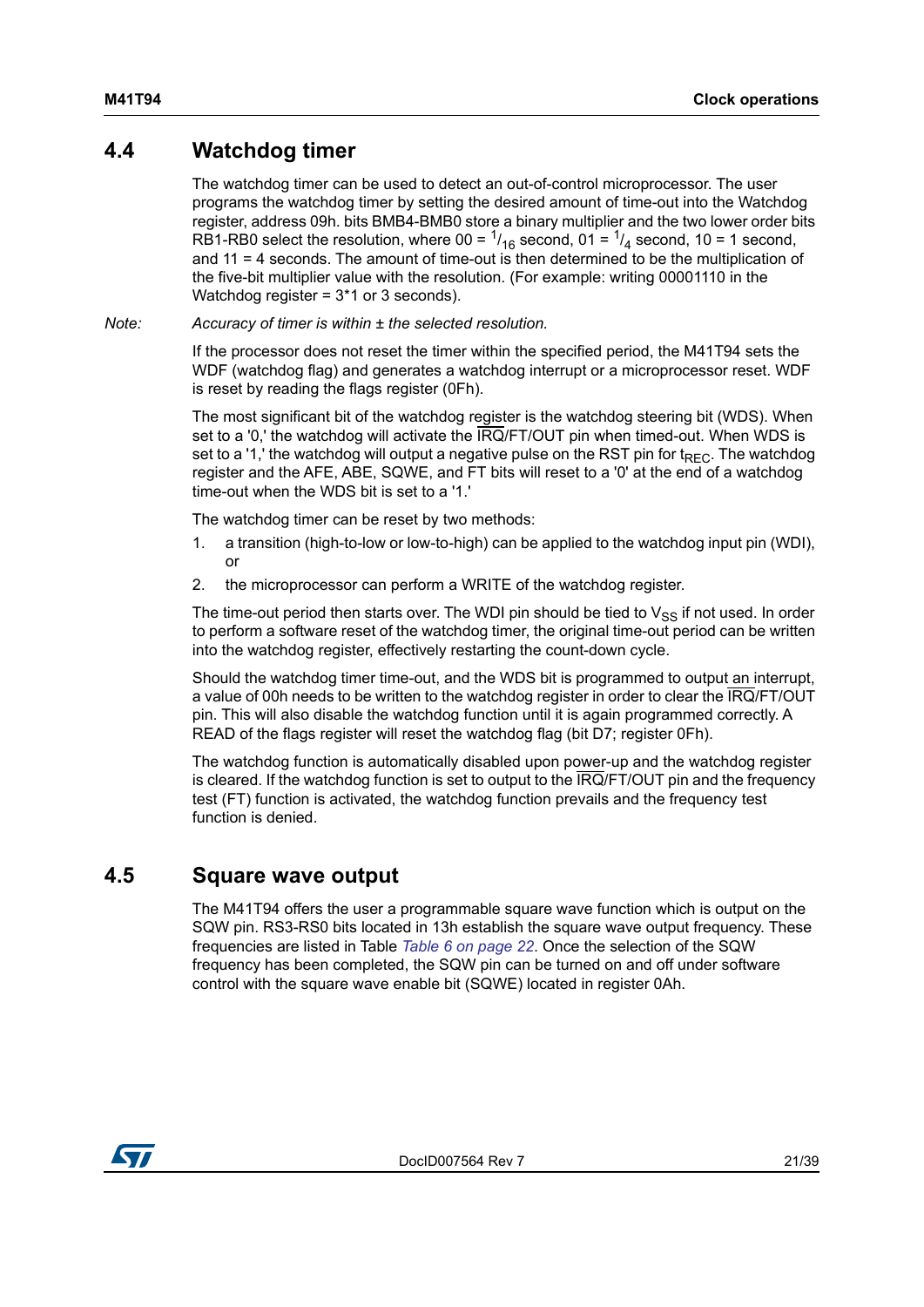<span id="page-21-2"></span>

|              | <b>Square wave bits</b> |              | <b>Square wave</b> |                  |              |
|--------------|-------------------------|--------------|--------------------|------------------|--------------|
| RS3          | RS <sub>2</sub>         | RS1          | RS <sub>0</sub>    | <b>Frequency</b> | <b>Units</b> |
| $\mathbf 0$  | $\pmb{0}$               | $\pmb{0}$    | $\pmb{0}$          | None             |              |
| $\mathbf 0$  | $\pmb{0}$               | $\mathbf 0$  | 1                  | 32.768           | kHz          |
| $\pmb{0}$    | $\pmb{0}$               | 1            | $\pmb{0}$          | 8.192            | kHz          |
| $\pmb{0}$    | $\pmb{0}$               | 1            | 1                  | 4.096            | kHz          |
| $\pmb{0}$    | 1                       | $\mathbf 0$  | $\pmb{0}$          | 2.048            | kHz          |
| $\mathbf 0$  | 1                       | $\mathbf 0$  | 1                  | 1.024            | kHz          |
| $\mathbf 0$  | 1                       | 1            | $\mathbf 0$        | 512              | Hz           |
| $\mathbf 0$  | 1                       | 1            | 1                  | 256              | Hz           |
| 1            | $\pmb{0}$               | $\mathbf 0$  | $\pmb{0}$          | 128              | Hz           |
| 1            | $\mathbf 0$             | $\mathbf 0$  | 1                  | 64               | Hz           |
| 1            | $\mathbf 0$             | $\mathbf{1}$ | $\pmb{0}$          | 32               | Hz           |
| 1            | $\pmb{0}$               | 1            | 1                  | 16               | Hz           |
| 1            | 1                       | $\mathbf 0$  | $\pmb{0}$          | 8                | Hz           |
| 1            | 1                       | $\mathbf 0$  | 1                  | $\overline{4}$   | Hz           |
| $\mathbf{1}$ | 1                       | 1            | 0                  | $\overline{2}$   | Hz           |
| 1            | 1                       | 1            | 1                  | 1                | Hz           |

| Table 6. Square wave output frequency |  |  |  |  |  |
|---------------------------------------|--|--|--|--|--|
|---------------------------------------|--|--|--|--|--|

### <span id="page-21-0"></span>**4.6 Power-on reset**

The M41T94 continuously monitors  $V_{CC}$ . When  $V_{CC}$  falls to the power fail detect trip point, the  $\overline{\text{RST}}$  pulls low (open drain) and remains low on power-up for t<sub>REC</sub> after V<sub>CC</sub> passes  $V_{\text{PFD}}$  (max). The  $\overline{\text{RST}}$  pin is an open drain output and an appropriate pull-up resistor should be chosen to control rise time.

## <span id="page-21-1"></span>**4.7 Reset inputs (RSTIN1 & RSTIN2)**

The M41T94 provides two independent inputs which can generate an output reset. The duration and function of these resets is identical to a reset generated by a power cycle. *[Table 7 on page 23](#page-22-1)* and *[Figure 13 on page 23](#page-22-2)* illustrate the AC reset characteristics of this func<u>tion. Pul</u>ses shorter than t<sub>RLRH1</sub> and t<sub>RLRH2</sub> will not generate a reset condition. RSTIN1 and RSTIN2 are each internally pulled up to  $\rm V_{CC}$  through a 100 k $\Omega$  resistor.

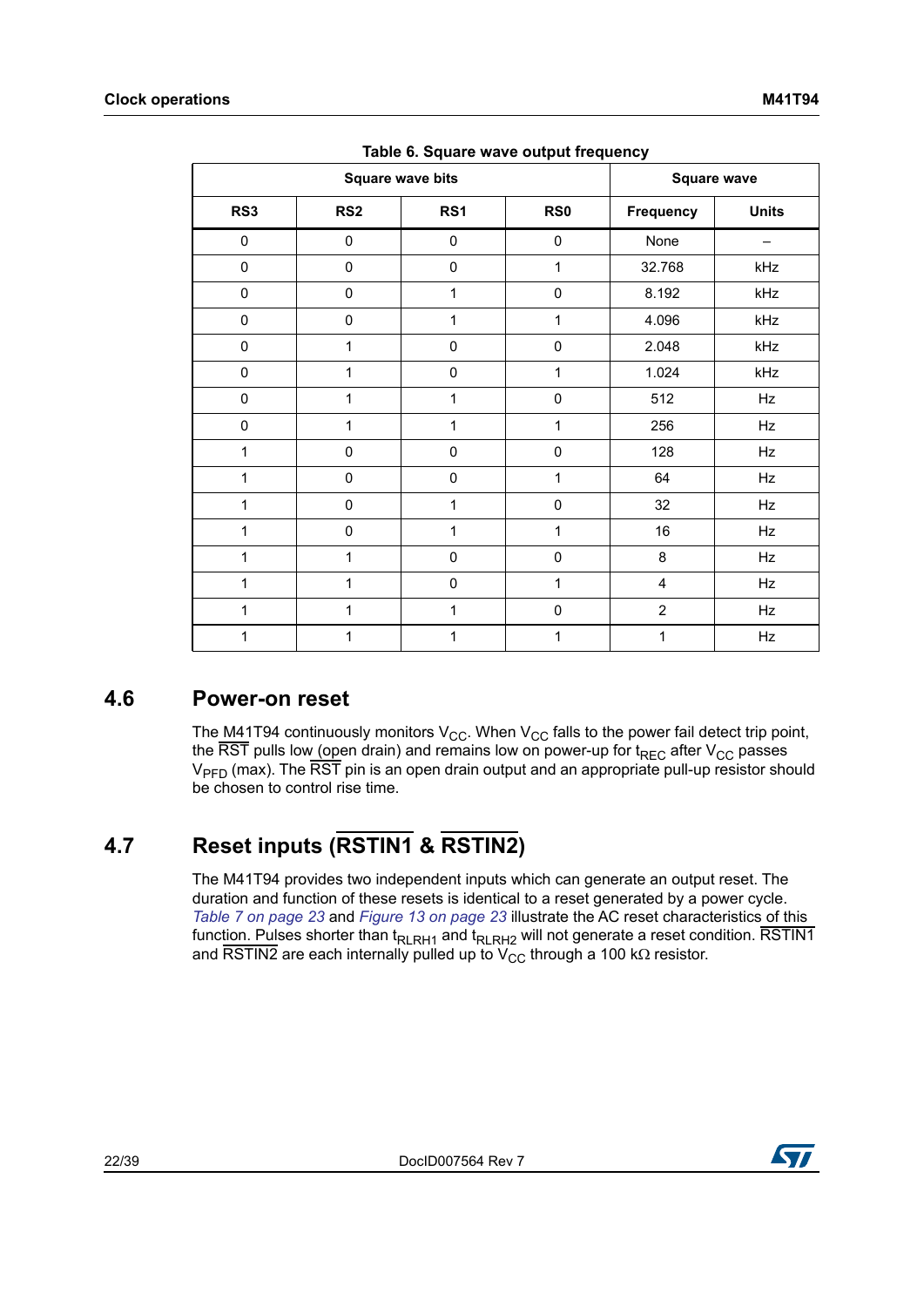<span id="page-22-2"></span>

#### **Figure 13. RSTIN1 and RSTIN2 timing waveforms**

#### **Table 7. Reset AC characteristics(1)**

<span id="page-22-1"></span>

| Symbol                     | <b>Parameter</b>          | Min | Max | Unit |
|----------------------------|---------------------------|-----|-----|------|
| $t_{RLRH1}$ <sup>(2)</sup> | RSTIN1 low to RSTIN1 high | 200 |     | ns   |
| $t_{\text{RLRH2}}^{(3)}$   | RSTIN2 low to RSTIN2 high | 100 |     | ms   |
| $t_{R1HRH}$ <sup>(4)</sup> | RSTIN1 high to RST high   | 40  | 200 | ms   |
| $t_{R2HRH}^{(4)}$          | RSTIN2 high to RST high   | 40  | 200 | ms   |

1. Valid for ambient operating temperature:  $T_A = -40$  to 85°C; V<sub>CC</sub> = 2.7 to 5.5 V (except where noted).

2. Pulse width less than 50 ns will result in no RESET (for noise immunity).

3. Pulse width less than 20 ms will result in no RESET (for noise immunity).

4. Programmable (see *Table on page 26*).

### <span id="page-22-0"></span>**4.8 Calibrating the clock**

The M41T94 is driven by a quartz-controlled oscillator with a nominal frequency of 32,768 Hz. Uncalibrated clock accuracy will not exceed ±35 ppm (parts per million) oscillator frequency error at 25°C, which equates to about ±1.53 minutes per month. When the Calibration circuit is properly employed, accuracy improves to better than ±2 ppm at 25°C.

The oscillation rate of crystals changes with temperature (see *[Figure 14 on page 24](#page-23-0)*). Therefore, the M41T94 design employs periodic counter correction. The calibration circuit adds or subtracts counts from the oscillator divider circuit at the divide by 256 stage, as shown in *[Figure 15 on page 25](#page-24-3)*. The number of times pulses are blanked (subtracted, negative calibration) or split (added, positive calibration) depends upon the value loaded into the five calibration bits found in the control register. Adding counts speeds the clock up, subtracting counts slows the clock down.

The calibration bits occupy the five lower order bits (D4-D0) in the control register (8h). These bits can be set to represent any value between 0 and 31 in binary form. Bit D5 is a sign bit; '1' indicates positive calibration, '0' indicates negative calibration. Calibration occurs within a 64 minute cycle. The first 62 minutes in the cycle may, once per minute, have one second either shortened by 128 or lengthened by 256 oscillator cycles. If a binary '1' is loaded into the register, only the first 2 minutes in the 64 minute cycle will be modified; if a binary 6 is loaded, the first 12 will be affected, and so on.

Therefore, each calibration step has the effect of adding 512 or subtracting 256 oscillator cycles for every 125,829,120 actual oscillator cycles, that is +4.068 or –2.034 ppm of

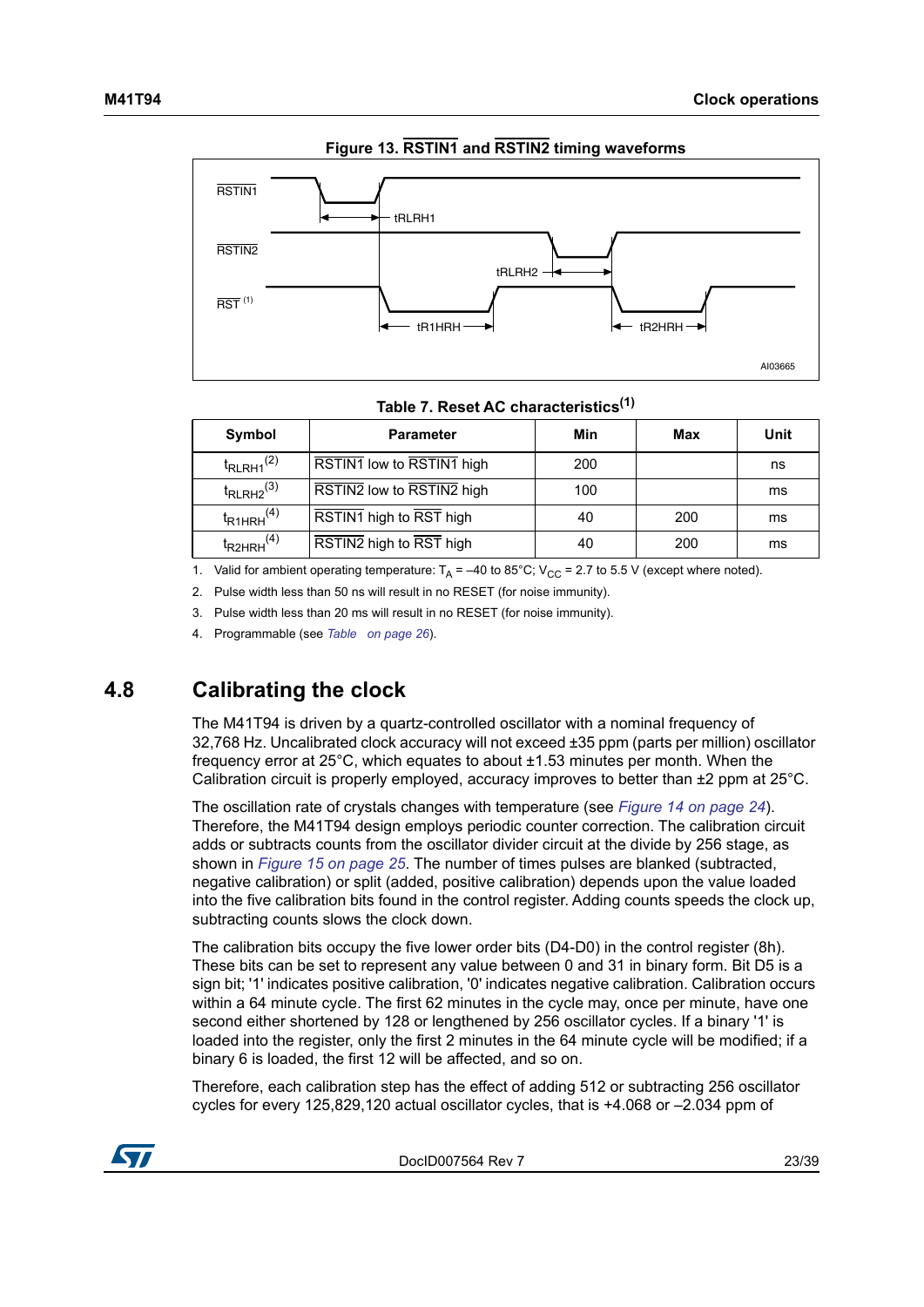adjustment per calibration step in the calibration register. Assuming that the oscillator is running at exactly 32,768 Hz, each of the 31 increments in the calibration byte would represent +10.7 or –5.35 seconds per month which corresponds to a total range of +5.5 or –2.75 minutes per month.

Two methods are available for ascertaining how much calibration a given M41T94 may require.

The first involves setting the clock, letting it run for a month and comparing it to a known accurate reference and recording deviation over a fixed period of time. Calibration values, including the number of seconds lost or gained in a given period, can be found in application note AN934: TIMEKEEPER® calibration. This allows the designer to give the end user the ability to calibrate the clock as the environment requires, even if the final product is packaged in a non-user serviceable enclosure. The designer could provide a simple utility that accesses the calibration byte.

The second approach is better suited to a manufacturing environment, and involves the use of the IRQ/FT/OUT pin. The pin will toggle at 512 Hz, when the stop bit (ST, D7 of 1h) is '0,' the frequency test bit (FT, D6 of 8h) is '1,' the alarm flag enable bit (AFE, D7 of Ah) is '0,' and the watchdog steering bit (WDS, D7 of 9h) is '1' or the watchdog register (9h = 0) is reset.

Any deviation from 512 Hz indicates the degree and direction of oscillator frequency shift at the test temperature. For example, a reading of 512.010124 Hz would indicate a +20 ppm oscillator frequency error, requiring a –10 (XX001010) to be loaded into the calibration byte for correction.

#### *Note: Setting or changing the calibration byte does not affect the frequency test output frequency.*

The IRQ/FT/OUT pin is an open drain output which requires a pull-up resistor for proper operation. A 500 to 10 k $\Omega$  resistor is recommended in order to control the rise time. The FT bit is cleared on power-down.

<span id="page-23-0"></span>



24/39 DocID007564 Rev 7

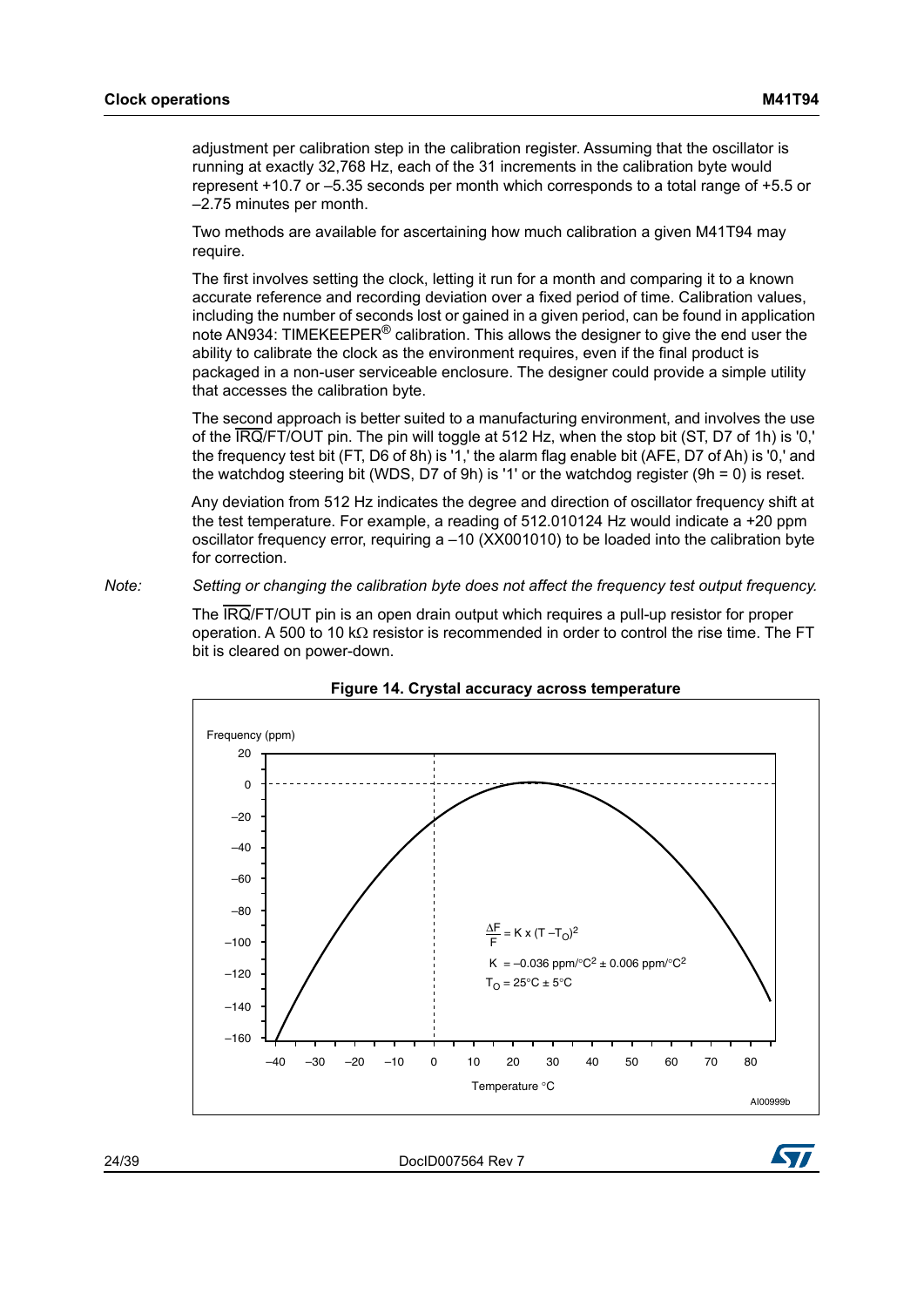<span id="page-24-3"></span>

| Figure 15. Calibration waveform |          |  |  |  |  |
|---------------------------------|----------|--|--|--|--|
| <b>NORMAL</b>                   |          |  |  |  |  |
| <b>POSITIVE</b><br>CALIBRATION  |          |  |  |  |  |
| <b>NEGATIVE</b><br>CALIBRATION  |          |  |  |  |  |
|                                 | AI00594B |  |  |  |  |

### <span id="page-24-0"></span>**4.9 Century bit**

Bits D7 and D6 of clock register 03h contain the CENTURY ENABLE bit (CEB) and the CENTURY bit (CB). Setting CEB to a '1' will cause CB to toggle, either from a '0' to '1' or from '1' to '0' at the turn of the century (depending upon its initial state). If CEB is set to a '0,' CB will not toggle.

### <span id="page-24-1"></span>**4.10 Output driver pin**

When the FT bit, AFE bit and watchdog register are not set, the IRQ/FT/OUT pin becomes an output driver that reflects the contents of D7 of the control register. In other words, when D7 (OUT bit) and D6 (FT bit) of address location 08h are a '0,' then the IRQ/FT/OUT pin will be driven low.

*Note: The IRQ/FT/OUT pin is an open drain which requires an external pull-up resistor.*

### <span id="page-24-2"></span>**4.11 Battery low warning**

The M41T94 automatically performs battery voltage monitoring upon power-up and at factory-programmed time intervals of approximately 24 hours. The battery low (BL) bit, bit D4 of flags register 0Fh, will be asserted if the battery voltage is found to be less than approximately 2.5 V. The BL bit will remain asserted until completion of battery replacement and subsequent battery low monitoring tests, either during the next power-up sequence or the next scheduled 24-hour interval.

If a battery low is generated during a power-up sequence, this indicates that the battery is below approximately 2.5 volts and may not be able to maintain data integrity in the SRAM. Data should be considered suspect and verified as correct. A fresh battery should be installed.

If a battery low indication is generated during the 24-hour interval check, this indicates that the battery is near end of life. However, data is not compromised due to the fact that a nominal  $V_{CC}$  is supplied. In order to insure data integrity during subsequent periods of battery backup mode, the battery should be replaced. The SNAPHAT<sup>®</sup> top may be replaced while  $V_{CC}$  is applied to the device.

*Note: This will cause the clock to lose time during the interval the SNAPHAT*® *battery/crystal top is disconnected.*

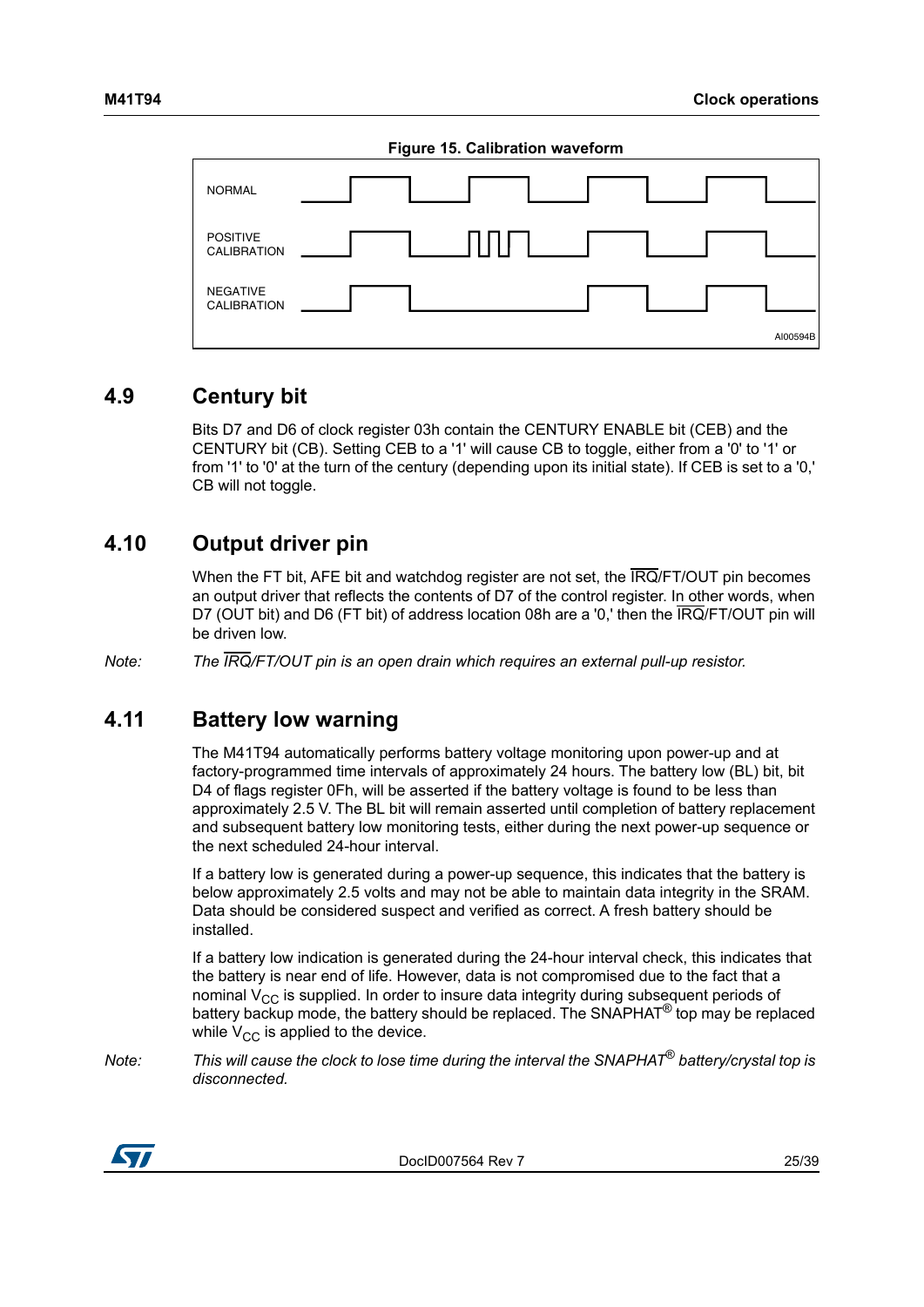applications which require extensive durations in the battery backup mode should be powered-up periodically (at least once every few months) in order for this technique to be beneficial. Additionally, if a battery low is indicated, data integrity should be verified upon power-up via a checksum or other technique.

## <span id="page-25-0"></span>**4.12** t<sub>RFC</sub> bit

Bit D7 of clock register 04h contains the  $t_{\text{RFC}}$  bit (TR).  $t_{\text{RFC}}$  refers to the automatic continuation of the deselect time after  $V_{CC}$  reaches  $V_{PFD}$ . This allows for a voltage setting time before WRITEs may again be performed to the device after a power-down condition. The t<sub>REC</sub> bit will allow the user to set the length of this deselect time as defined by *Table 8 [on page 26](#page-25-2)*.

### <span id="page-25-1"></span>**4.13 Initial power-on defaults**

Upon initial application of power to the device, the following register bits are set to a '0' state: Watchdog register, TR, FT, AFE, ABE, and SQWE. The following bits are set to a '1' state: ST, OUT, and HT (see *[Table 9: Default values](#page-25-3)*).

<span id="page-25-2"></span>

|                    | STOP bit (ST) | ${\rm t_{REC}}$ time | <b>Units</b> |    |
|--------------------|---------------|----------------------|--------------|----|
| $t_{REC}$ bit (TR) |               | Min                  | Max          |    |
| 0                  |               | 96                   | 98           | ms |
| 0                  |               | 40                   | $200^{(1)}$  | ms |
|                    |               | 50                   | 2000         | μs |

|  |  |  | Table 8. t <sub>REC</sub> definitions |
|--|--|--|---------------------------------------|
|--|--|--|---------------------------------------|

1. Default setting

<span id="page-25-3"></span>

| <b>Condition</b>                                                    | TR | SТ | НT | Out | FT | <b>AFE</b> | <b>ABE</b> | <b>SQWE</b> | <b>WATCHDOG</b><br>register <sup>(1)</sup> |
|---------------------------------------------------------------------|----|----|----|-----|----|------------|------------|-------------|--------------------------------------------|
| Initial power-up<br>(battery attach for<br>$SNAPHAT^{\circledR}(2)$ | 0  |    |    |     | 0  | 0          | 0          |             |                                            |
| Subsequent power-up<br>(with battery backup) $(3)$                  | UC | UC |    | UC  |    |            | 0          |             |                                            |

#### **Table 9. Default values**

1. BMB0-BMB4, RB0, RB1.

2. State of other control bits undefined.

3. UC = Unchanged

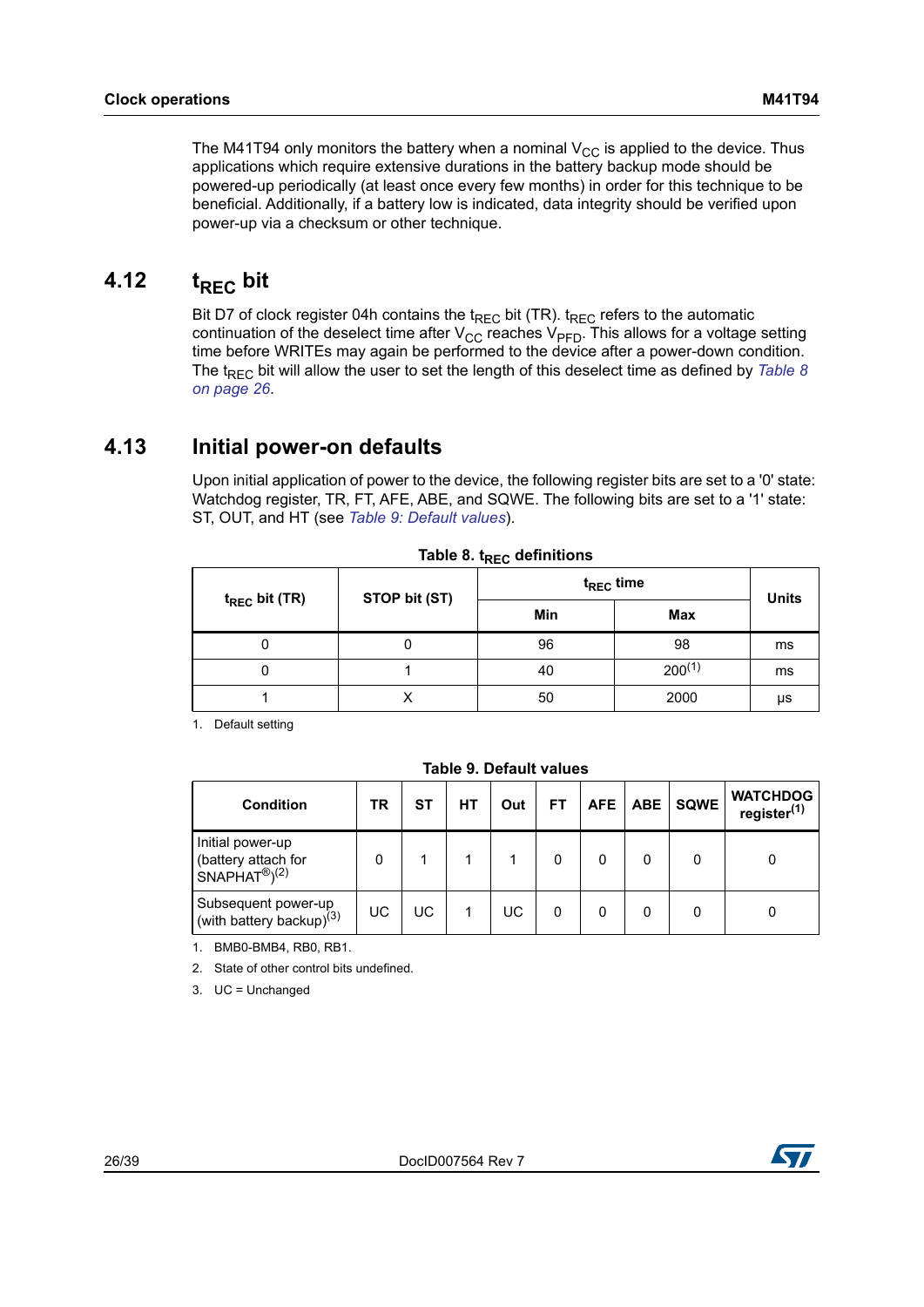## <span id="page-26-0"></span>**5 Maximum ratings**

Stressing the device above the rating listed in the absolute maximum ratings table may cause permanent damage to the device. These are stress ratings only and operation of the device at these or any other conditions above those indicated in the operating sections of this specification is not implied. Exposure to absolute maximum rating conditions for extended periods may affect device reliability. Refer also to the STMicroelectronics SURE Program and other relevant quality documents.

<span id="page-26-1"></span>

| Symbol           | <b>Parameter</b>                                    |                      | Value                   | Unit |
|------------------|-----------------------------------------------------|----------------------|-------------------------|------|
|                  | Storage temperature ( $V_{CC}$ off, oscillator off) | SNAPHAT <sup>®</sup> | $-40$ to 85             | °C   |
| $T_{\text{STG}}$ |                                                     | <b>SOIC</b>          | $-55$ to 125            | °C   |
| $V_{\rm CC}$     | Supply voltage                                      |                      | $-0.3$ to $7$           | v    |
| $T_{SLD}^{(1)}$  | Lead solder temperature for 10 seconds              |                      | 260                     | °C   |
| $V_{IO}$         | Input or output voltage                             |                      | $-0.3$ to $V_{CC}$ +0.3 | V    |
| l <sub>O</sub>   | Output current                                      |                      | 20                      | mA   |
| $P_D$            | Power dissipation                                   |                      |                         | W    |

| Table 10. Absolute maximum ratings |  |
|------------------------------------|--|
|------------------------------------|--|

1. For SO16 and SOH28 package, lead-free (Pb-free) lead finish: reflow at peak temperature of 260°C (the time above 255°C must not exceed 30 seconds).

*Caution: Negative undershoots below –0.3 V are not allowed on any pin while in the battery backup mode.*

**Caution:** *Do NOT wave solder SOIC to avoid damaging SNAPHAT*® *sockets.*

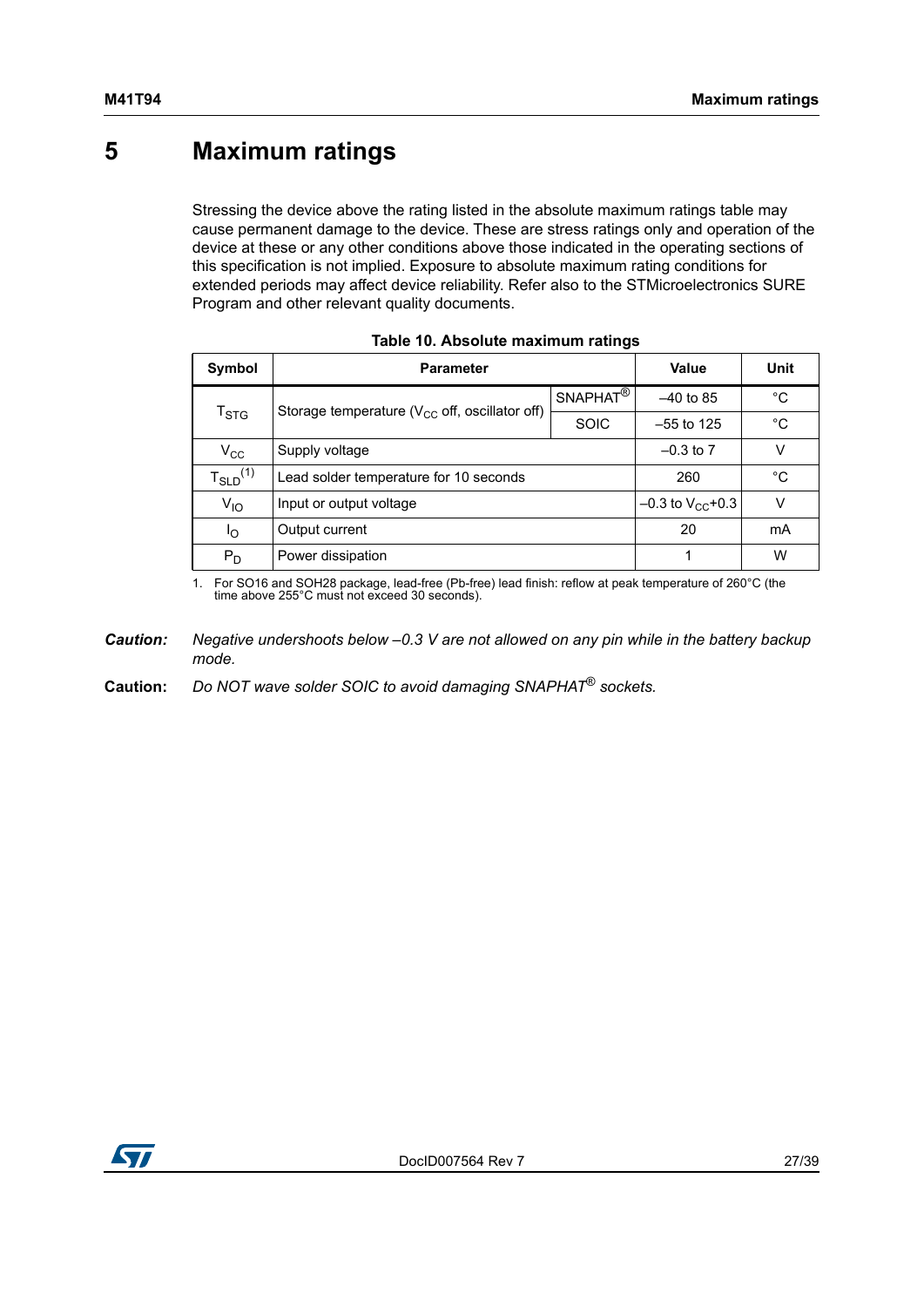## <span id="page-27-0"></span>**6 DC and AC parameters**

This section summarizes the operating and measurement conditions, as well as the DC and AC characteristics of the device. The parameters in the following DC and AC characteristic tables are derived from tests performed under the measurement conditions listed in the relevant tables. Designers should check that the operating conditions in their projects match the measurement conditions when using the quoted parameters.

<span id="page-27-1"></span>

| <b>Parameter</b>                      | M41T94                    |
|---------------------------------------|---------------------------|
| $V_{CC}$ supply voltage               | 2.7 to 5.5 V              |
| Ambient operating temperature         | $-40$ to 85°C             |
| Load capacitance $(C_1)$              | 100 pF                    |
| Input rise and fall times             | $\leq 50$ ns              |
| Input pulse voltages                  | 0.2 to $0.8V_{\text{CC}}$ |
| Input and output timing ref. voltages | 0.3 to 0.7 $V_{CC}$       |

**Table 11. DC and AC measurement conditions(1)**

1. Output Hi-Z is defined as the point where data is no longer driven.

#### **Figure 16. AC testing input/output waveforms**

<span id="page-27-3"></span>

#### **Table 12. Capacitance**

<span id="page-27-2"></span>

| Symbol                 | Parameter <sup>(1)(2)</sup>                       | Min | Max | Unit |
|------------------------|---------------------------------------------------|-----|-----|------|
| $C_{IN}$               | Input capacitance                                 |     |     | pF   |
| $C_{\text{OUT}}^{(3)}$ | Output capacitance                                |     | 10  | рF   |
| tլ p                   | Low-pass filter input time constant (SDA and SCL) |     | 50  | ns   |

1. Effective capacitance measured with power supply at 5 V; sampled only, not 100% tested.

2. At  $25^{\circ}$ C,  $f = 1$  MHz.

3. Outputs are deselected.

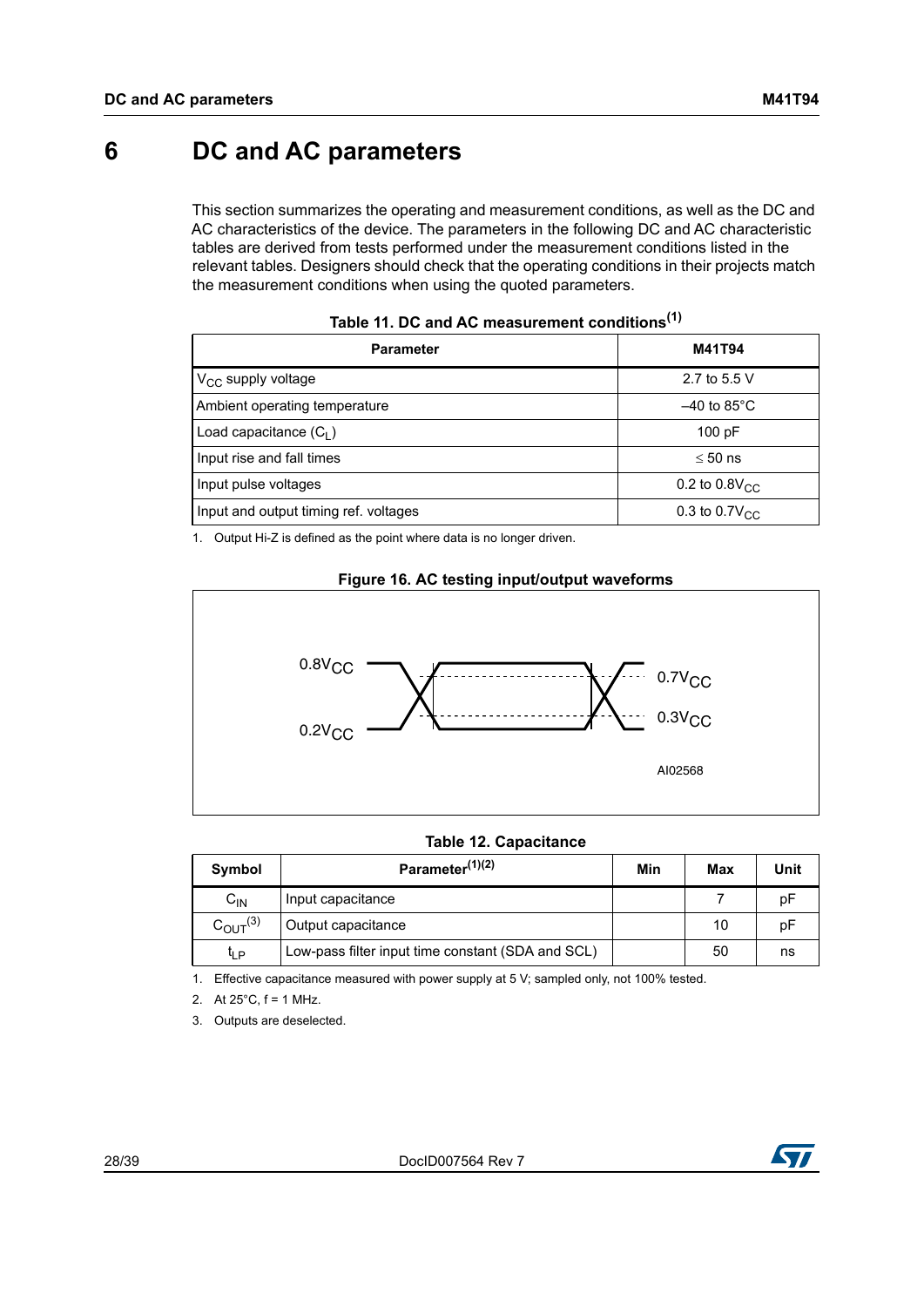<span id="page-28-0"></span>

| Symb.                   | <b>Parameter</b>                               | Test condition <sup>(1)</sup>         | <b>Min</b>  | <b>Typ</b> | <b>Max</b>         | <b>Unit</b> |
|-------------------------|------------------------------------------------|---------------------------------------|-------------|------------|--------------------|-------------|
|                         | Battery current OSC on                         | $T_A = 25^{\circ}C$ , $V_{CC} = 0$ V, |             | 400        | 500                | nA          |
| $I_{BAT}$               | Battery current OSC off                        | $V_{BAT} = 3 V$                       |             | 50         |                    | nA          |
| $I_{\rm CC1}$           | Supply current                                 | $f = 2 MHz$                           |             |            | 2                  | mA          |
| $I_{CC2}$               | Supply current (standby)                       | SCL, SDI = $V_{CC}$ – 0.3 V           |             |            | 1.4                | mA          |
| $I_{11}^{(2)}$          | Input leakage current                          | $0 V \leq V_{IN} \leq V_{CC}$         |             |            | ±1                 | μA          |
| $I_{LO}$ <sup>(3)</sup> | Output leakage current                         | $0 V \leq V_{OUT} \leq V_{CC}$        |             |            | ±1                 | μA          |
| $V_{\text{IH}}$         | Input high voltage                             |                                       | $0.7V_{CC}$ |            | $V_{\rm CC}$ + 0.3 | $\vee$      |
| $V_{IL}$                | Input low voltage                              |                                       | $-0.3$      |            | $0.3V_{CC}$        | $\vee$      |
| $V_{\text{BAT}}$        | Battery voltage                                |                                       | 2.5         |            | $3.5^{(4)}$        | V           |
| $V_{OH}$                | Output high voltage <sup>(5)</sup>             | $I_{OH} = -1.0$ mA                    | 2.4         |            |                    | $\vee$      |
| $V_{OL}$                | Output low voltage <sup>(5)</sup>              | $I_{OL}$ = 3.0 mA                     |             |            | 0.4                | $\vee$      |
|                         | Output low voltage (open drain) <sup>(6)</sup> | $I_{OL}$ = 10 mA                      |             |            | 0.4                |             |
|                         | Pull-up supply voltage (open drain)            | RST, IRQ/FT/OUT                       |             |            | 5.5                | $\vee$      |
|                         | Power fail deselect (THS = $V_{CC}$ )          |                                       | 4.20        | 4.40       | 4.50               | $\vee$      |
| V <sub>PPD</sub>        | Power fail deselect (THS = $V_{SS}$ )          |                                       | 2.55        | 2.60       | 2.70               |             |
| $V_{SO}$                | Battery backup switchover                      |                                       |             | 2.5        |                    | $\vee$      |

**Table 13. DC characteristics**

1. Valid for ambient operating temperature:  $T_A = -40$  to 85°C; V<sub>CC</sub> = 2.7 to 5.5 V (except where noted).

2. RSTIN1 and RSTIN2 internally pulled up to V<sub>CC</sub> through 100 kΩ resistor. WDI internally pulled-down to V<sub>SS</sub> through 100 kΩ resistor.

- 3. Outputs deselected.
- 4. For rechargeable back-up,  $V_{BAT}$  (max) may be considered  $V_{CC}$ .
- 5. For SQW pin (CMOS).
- 6. For IRQ/FT/OUT, RST pins (open drain): if pulled up to supply other than  $V_{CC}$ , this supply must be equal to, or less than 3.0 V when V $_{\rm CC}$  = 0 V (during battery backup mode).

<span id="page-28-1"></span>

| Symbol         | Parameter <sup>(1)(2)</sup> | <b>Typ</b> | Min | <b>Max</b> | Unit      |
|----------------|-----------------------------|------------|-----|------------|-----------|
| t <sub>0</sub> | <b>Resonant frequency</b>   | 32.768     |     |            | kHz       |
| $R_S$          | Series resistance           |            |     | 50         | $k\Omega$ |
| $C_{L}$        | Load capacitance            | 12.5       |     |            | рF        |

**Table 14. Crystal electrical characteristics (externally supplied)**

1. Load capacitors are integrated within the M41T94. Circuit board layout considerations for the 32.768 kHz crystal of minimum trace lengths and isolation from RF generating signals should be taken into account. These characteristics are externally supplied.

2. STMicroelectronics recommends the KDS DT-38: 1TA/1TC252E127, Tuning Fork Type (thru-hole) or the DMX-26S: 1TJS125FH2A212, (SMD) quartz crystal for industrial temperature operations.

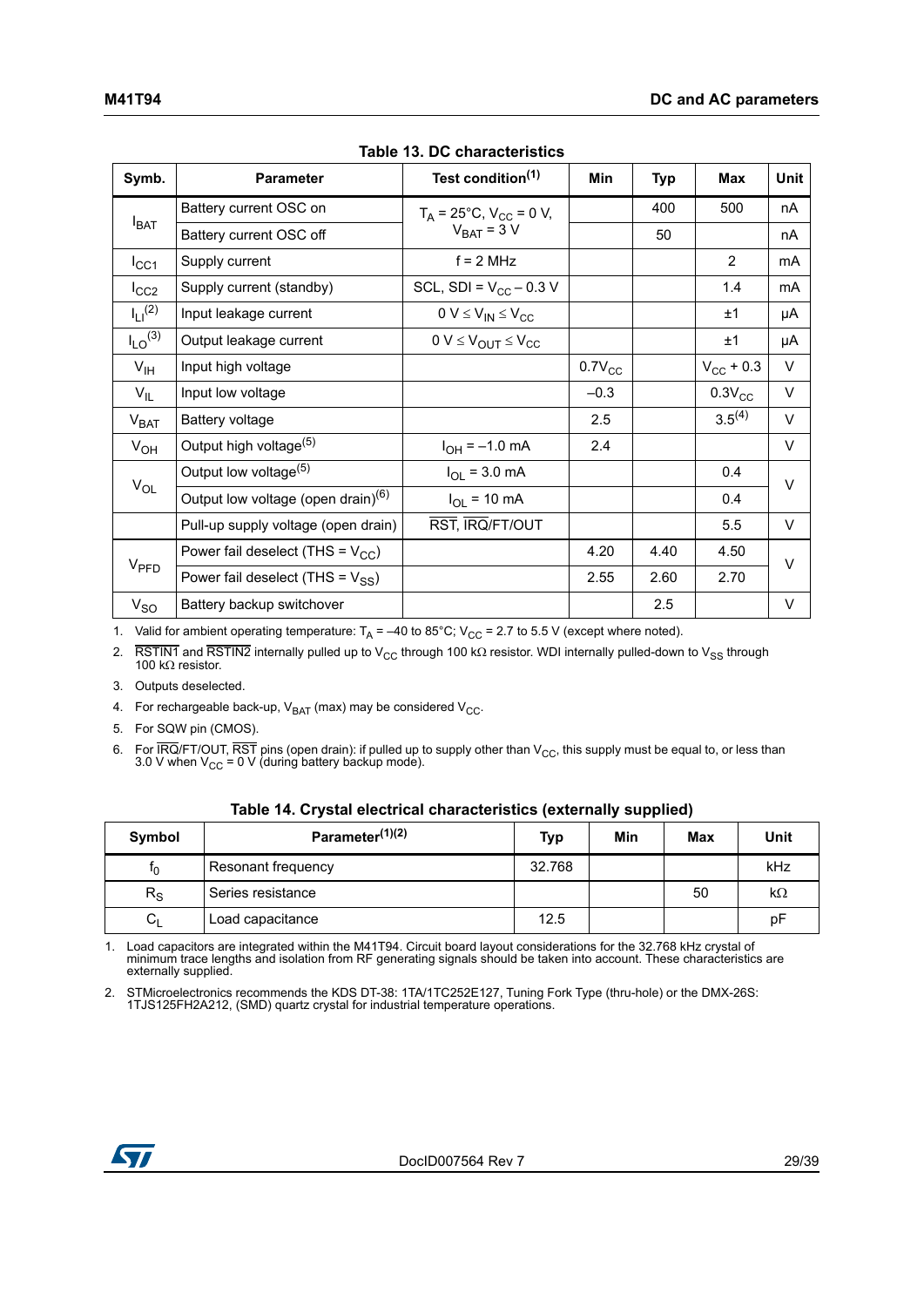<span id="page-29-1"></span>

**Figure 17. Power down/up mode AC waveforms**

#### **Table 15. Power down/up AC characteristics**

<span id="page-29-0"></span>

| Symbol                  | Parameter <sup>(1)</sup>                                                   | Min        | Typ | Max | Unit         |
|-------------------------|----------------------------------------------------------------------------|------------|-----|-----|--------------|
| $t_F^{(2)}$             | $V_{\text{PFD}}$ (max) to $V_{\text{PFD}}$ (min) $V_{\text{CC}}$ fall time | 300        |     |     | μs           |
| $t_{FB}$ <sup>(3)</sup> | $V_{\text{PFD}}$ (min) to $V_{SS}$ $V_{CC}$ fall time                      | 10         |     |     | μs           |
| t <sub>R</sub>          | $V_{\text{PFD}}$ (min) to $V_{\text{PFD}}$ (max) $V_{\text{CC}}$ rise time | 10         |     |     | μs           |
| t <sub>RB</sub>         | $V_{SS}$ to $V_{\text{PFD}}$ (min) $V_{CC}$ rise time                      |            |     |     | μs           |
| $t_{\text{REC}}^{(4)}$  | Power up deselect time                                                     | 40         |     | 200 | ms           |
| $t_{DR}$                | Expected data retention time                                               | $10^{(5)}$ |     |     | <b>YEARS</b> |

1. Valid for ambient operating temperature:  $T_A = -40$  to 85°C; V<sub>CC</sub> = 2.7 to 5.5 V (except where noted).

2. V<sub>PFD</sub> (max) to V<sub>PFD</sub> (min) fall time of less than t<sub>F</sub> may result in deselection/write protection not occurring until 200 μs after V $_{\rm CC}$  passes V $_{\rm PFD}$  (min).

3.  $V_{\text{PFD}}$  (min) to  $V_{\text{SS}}$  fall time of less than t<sub>FB</sub> may cause corruption of RAM data.

4. Programmable (see *[Table 8 on page 26](#page-25-2)*).

5. At 25°C,  $V_{CC}$  = 0 V (when using SOH28 + M4T28-BR12SH SNAPHAT<sup>®</sup> top).

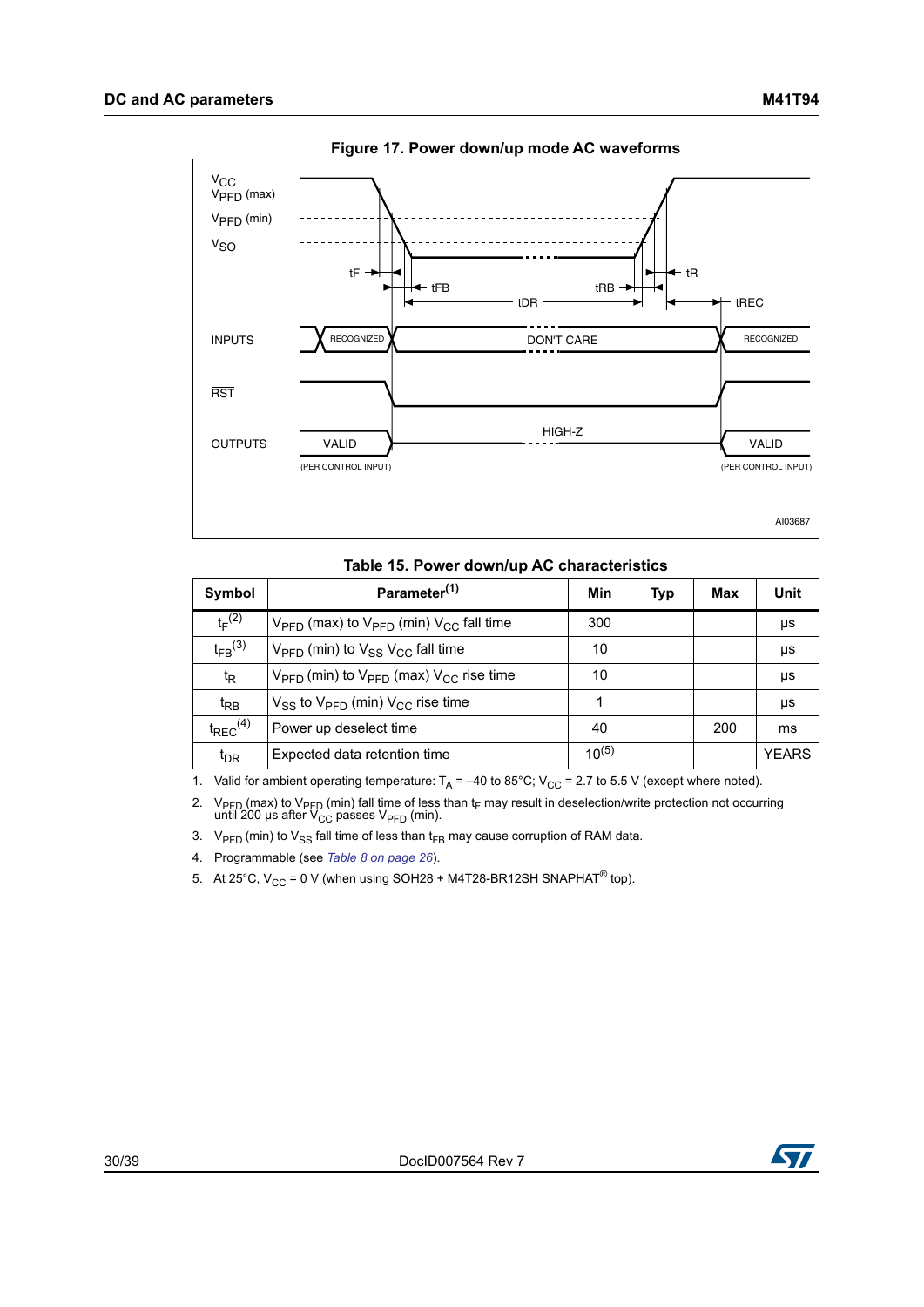## <span id="page-30-0"></span>**7 Package mechanical data**

In order to meet environmental requirements, ST offers these devices in different grades of ECOPACK<sup>®</sup> packages, depending on their level of environmental compliance. ECOPACK<sup>®</sup> specifications, grade definitions and product status are available at: *[www.st.com](http://www.st.com)*. ECOPACK® is an ST trademark.

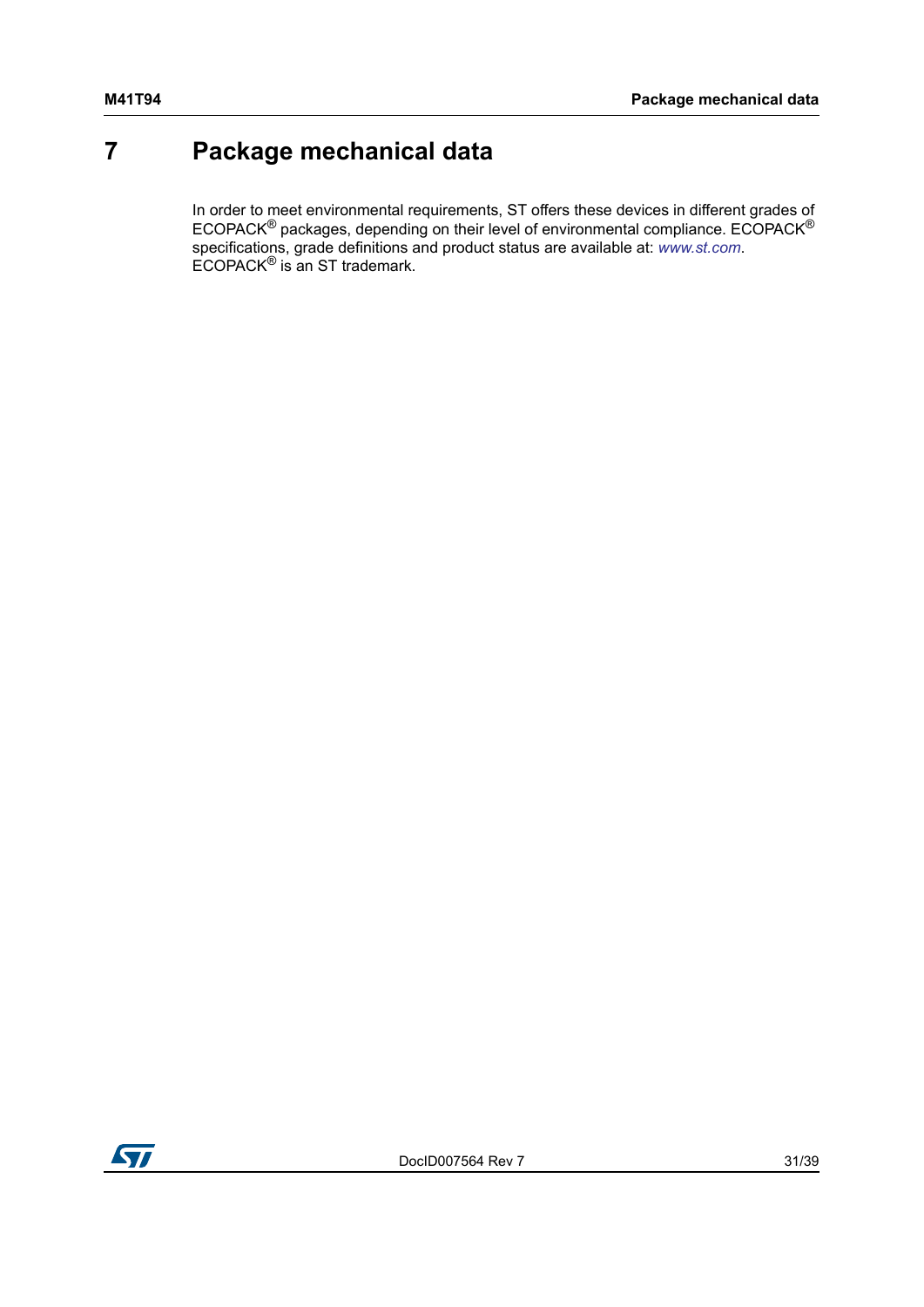<span id="page-31-1"></span>



*Note: Drawing is not to scale.*

<span id="page-31-0"></span>

| .             |             |             |             |             |            |             |  |
|---------------|-------------|-------------|-------------|-------------|------------|-------------|--|
| <b>Symbol</b> |             | millimeters |             | inches      |            |             |  |
|               | Min         | <b>Typ</b>  | Max         | Min         | <b>Typ</b> | Max         |  |
| A             |             |             | 1.75        |             |            | 0.069       |  |
| A1            | 0.10        |             | 0.25        | 0.004       |            | 0.010       |  |
| A2            | 1.25        |             |             | 0.050       |            |             |  |
| b             | 0.31        |             | 0.51        | 0.012       |            | 0.020       |  |
| C             | 0.17        |             | 0.25        | 0.007       |            | 0.010       |  |
| D             | 9.80        | 9.90        | 10.00       | 0.386       | 0.390      | 0.394       |  |
| E             | 5.80        | 6.00        | 6.20        | 0.228       | 0.236      | 0.244       |  |
| E1            | 3.80        | 3.90        | 4.00        | 0.150       | 0.154      | 0.157       |  |
| e             |             | 1.27        |             |             | 0.050      |             |  |
| h             | 0.25        |             | 0.50        | 0.010       |            | 0.020       |  |
| L             | 0.40        |             | 1.27        | 0.016       |            | 0.050       |  |
| k             | $0^{\circ}$ |             | $8^{\circ}$ | $0^{\circ}$ |            | $8^{\circ}$ |  |
| ccc           |             |             | 0.10        |             | 0.004      |             |  |

32/39 DocID007564 Rev 7

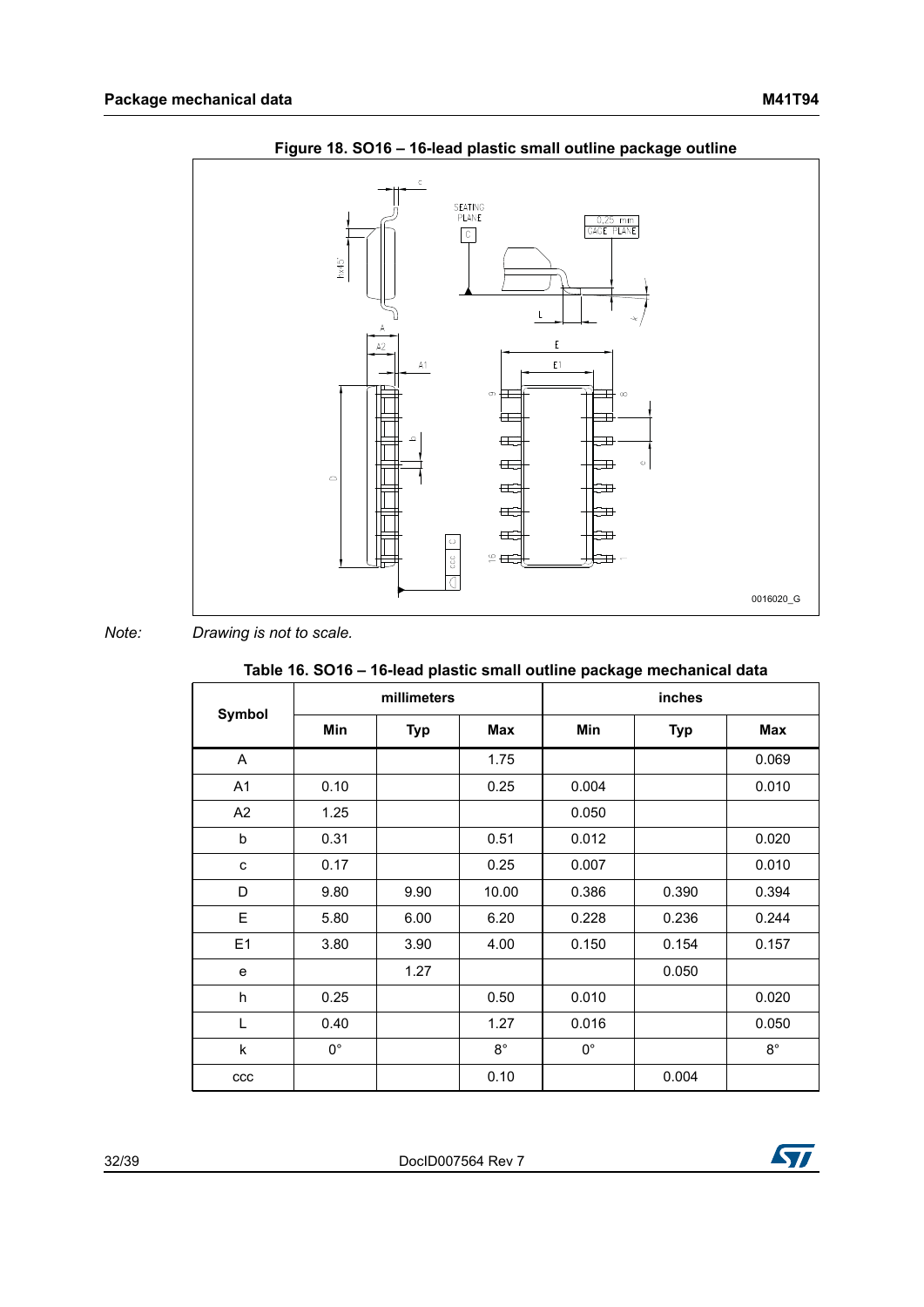

<span id="page-32-1"></span>**Figure 19. SOH28 – 28-lead plastic small outline, battery SNAPHAT**®**, package outline**

*Note: Drawing is not to scale.*

<span id="page-32-0"></span>

| Table 17. SOH28 - 28-lead plastic small outline, battery SNAPHAT <sup>®</sup> , package |
|-----------------------------------------------------------------------------------------|
| mechanical data                                                                         |

| Symbol         |             | millimeters |             | inches      |            |             |
|----------------|-------------|-------------|-------------|-------------|------------|-------------|
|                | <b>Min</b>  | <b>Typ</b>  | <b>Max</b>  | <b>Min</b>  | <b>Typ</b> | <b>Max</b>  |
| A              |             |             | 3.048       |             |            | 0.120       |
| A <sub>1</sub> | 0.051       |             | 0.355       | 0.002       |            | 0.014       |
| A2             | 2.337       |             | 2.692       | 0.092       |            | 0.106       |
| B              | 0.355       |             | 0.508       | 0.014       |            | 0.020       |
| <b>B1</b>      | 0.355       |             | 0.610       | 0.014       |            | 0.024       |
| C              | 0.152       |             | 0.317       | 0.006       |            | 0.013       |
| D              | 17.710      |             | 18.490      | 0.697       |            | 0.728       |
| Е              | 8.230       |             | 8.890       | 0.324       |            | 0.350       |
| H              | 11.510      |             | 12.700      | 0.453       |            | 0.500       |
| e              |             | 1.270       |             |             | 0.050      |             |
| L              | 0.406       |             | 1.270       | 0.016       |            | 0.050       |
| X              | $0^{\circ}$ |             | $8^{\circ}$ | $0^{\circ}$ |            | $8^{\circ}$ |

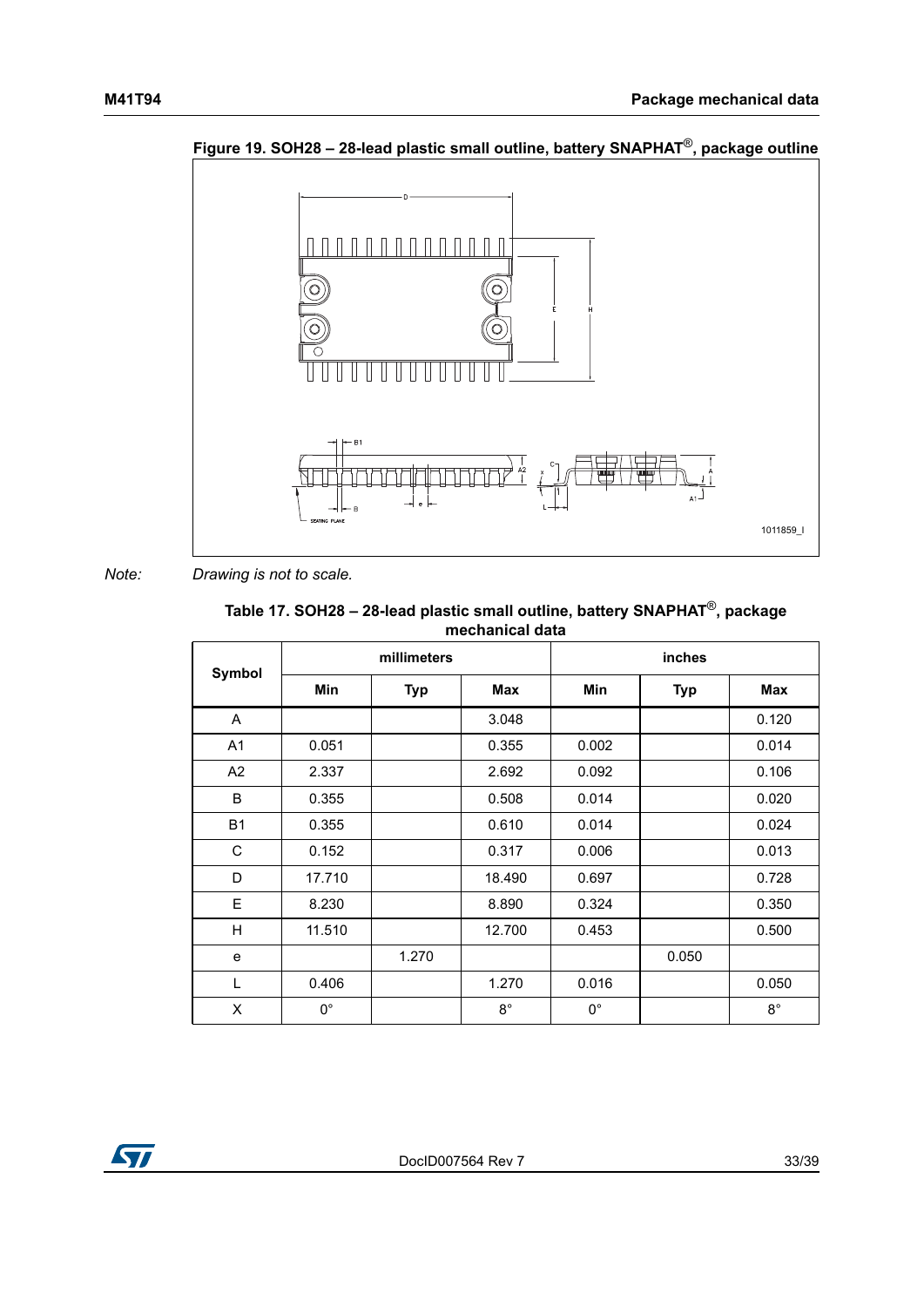

<span id="page-33-1"></span>**Figure 20. SH – 4-pin SNAPHAT**® **housing for 48 mAh battery & crystal, package outline**

*Note: Drawing is not to scale.*

<span id="page-33-0"></span>

| Table 18. SH - 4-pin SNAPHAT <sup>®</sup> housing for 48 mAh battery & crystal, package |
|-----------------------------------------------------------------------------------------|
| mechanical data                                                                         |

| Symbol         |             | millimeters |             | inches      |            |             |
|----------------|-------------|-------------|-------------|-------------|------------|-------------|
|                | <b>Min</b>  | <b>Typ</b>  | Max         | <b>Min</b>  | <b>Typ</b> | Max         |
| A              |             |             | 9.779       |             |            | 0.385       |
| A <sub>1</sub> | 7.239       |             | 7.747       | 0.285       |            | 0.305       |
| A2             | 6.477       |             | 6.985       | 0.255       |            | 0.275       |
| A <sub>3</sub> | 0.000       |             | 0.381       | 0.000       |            | 0.015       |
| B              | 0.457       |             | 0.559       | 0.018       |            | 0.022       |
| D              | 21.082      |             | 21.844      | 0.830       |            | 0.860       |
| E              | 14.224      |             | 14.986      | 0.560       |            | 0.590       |
| eA             | 15.545      |             | 15.951      | 0.612       |            | 0.628       |
| eB             | 3.200       |             | 3.607       | 0.126       |            | 0.142       |
| L              | 2.032       |             | 2.286       | 0.080       |            | 0.090       |
| T              | $6^{\circ}$ |             | $8^{\circ}$ | $6^{\circ}$ |            | $8^{\circ}$ |

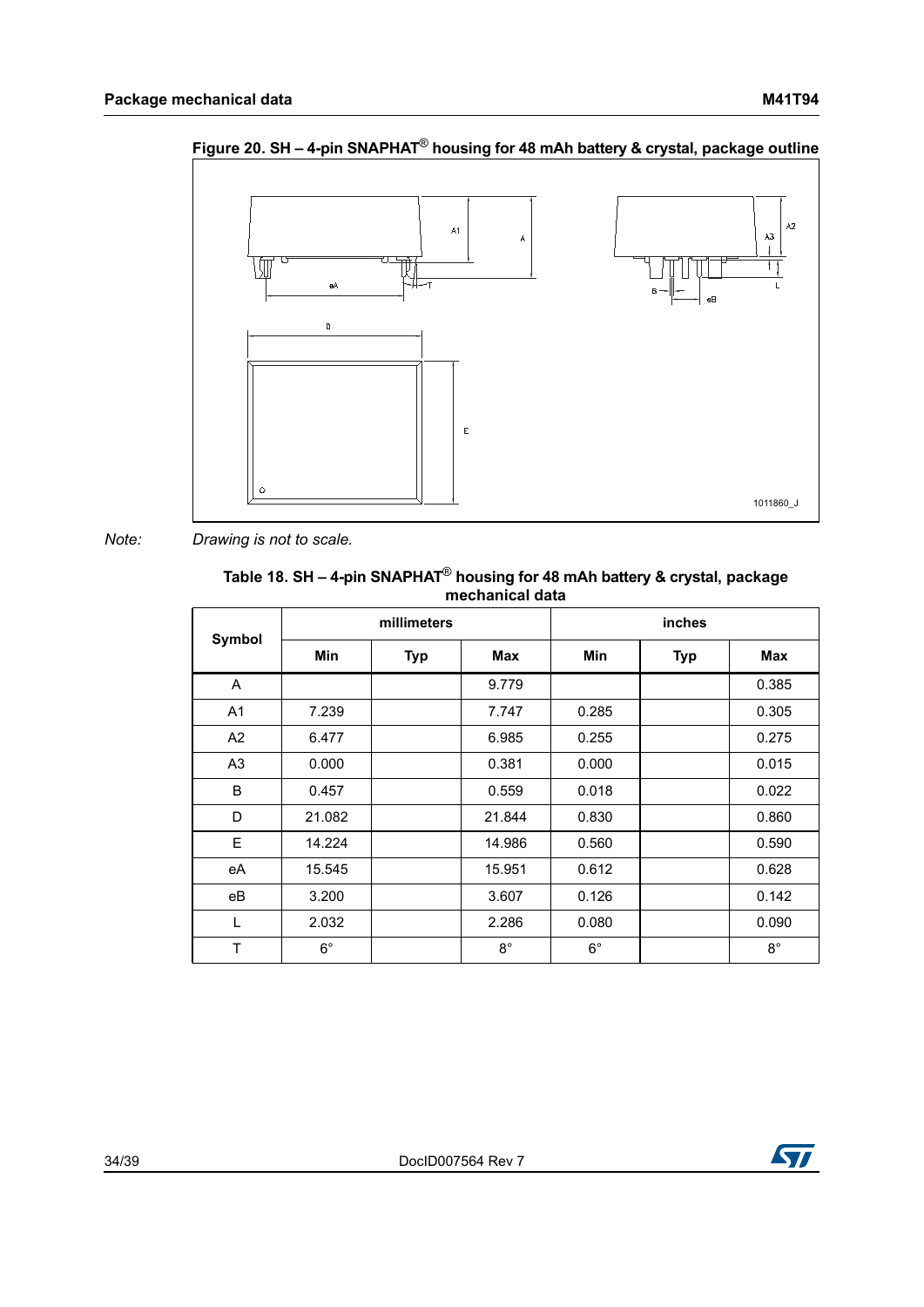<span id="page-34-1"></span>

#### **Figure 21. SH – 4-pin SNAPHAT**® **housing for 120 mAh battery & crystal, package outline**

*Note: Drawing is not to scale.*

## <span id="page-34-0"></span>**Table 19. SH – 4-pin SNAPHAT**® **housing for 120 mAh battery & crystal, package mech.**

| data           |             |            |             |             |            |             |
|----------------|-------------|------------|-------------|-------------|------------|-------------|
| Symbol         | millimeters |            |             | inches      |            |             |
|                | <b>Min</b>  | <b>Typ</b> | Max         | <b>Min</b>  | <b>Typ</b> | <b>Max</b>  |
| A              |             |            | 10.541      |             |            | 0.415       |
| A <sub>1</sub> | 8.001       |            | 8.509       | 0.315       |            | 0.335       |
| A <sub>2</sub> | 7.239       |            | 7.747       | 0.285       |            | 0.305       |
| A <sub>3</sub> | 0.000       |            | 0.381       | 0.000       |            | 0.015       |
| B              | 0.457       |            | 0.559       | 0.018       |            | 0.022       |
| D              | 21.082      |            | 21.844      | 0.830       |            | 0.860       |
| E              | 17.272      |            | 18.034      | 0.680       |            | 0.710       |
| eA             | 15.545      |            | 15.951      | 0.612       |            | 0.628       |
| eB             | 3.200       |            | 3.607       | 0.126       |            | 0.142       |
| $\mathsf{L}$   | 2.032       |            | 2.286       | 0.080       |            | 0.090       |
| Τ              | $6^{\circ}$ |            | $8^{\circ}$ | $6^{\circ}$ |            | $8^{\circ}$ |

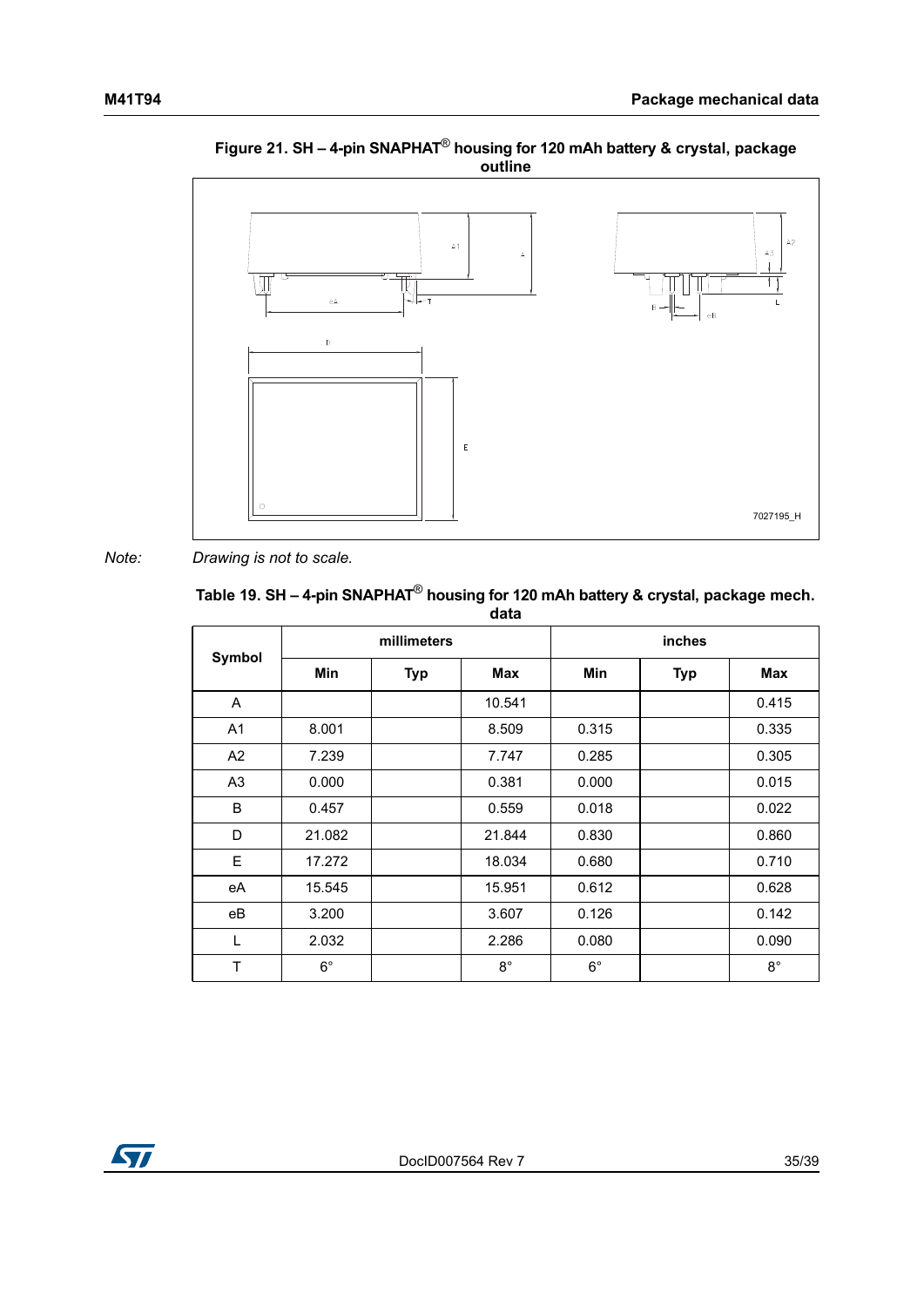## <span id="page-35-0"></span>**8 Part numbering**

<span id="page-35-1"></span>

 $F =$  Lead-free package (ECOPACK<sup>®</sup>), tape & reel

- 1. The 28-pin SOIC package (SOH28) requires the SNAPHAT<sup>®</sup> battery/crystal package which is ordered separately under the part number "M4TXX-BR12SHX" in plastic tube or "M4TXX-BR12SHXTR" in tape & reel form (see *[Table 21](#page-35-2)*).
- **Caution:** Do not place the SNAPHAT® battery package "M4TXX-BR12SH" in conductive foam as it will drain the lithium button-cell battery.

For other options, or for more information on any aspect of this device, please contact the ST sales office nearest you.

|  | Table 21. SNAPHAT $^\circledR$ battery table |  |
|--|----------------------------------------------|--|
|  |                                              |  |

<span id="page-35-2"></span>

| Part number   | <b>Description</b>                                                         | Package |
|---------------|----------------------------------------------------------------------------|---------|
| M4T28-BR12SH1 | <sup>1</sup> Lithium battery (48 mAh) and crystal SNAPHAT <sup>®</sup>     | SН      |
| M4T32-BR12SHx | $\frac{1}{2}$ Lithium battery (120 mAh) and crystal SNAPHAT $^{\circledR}$ | SН      |

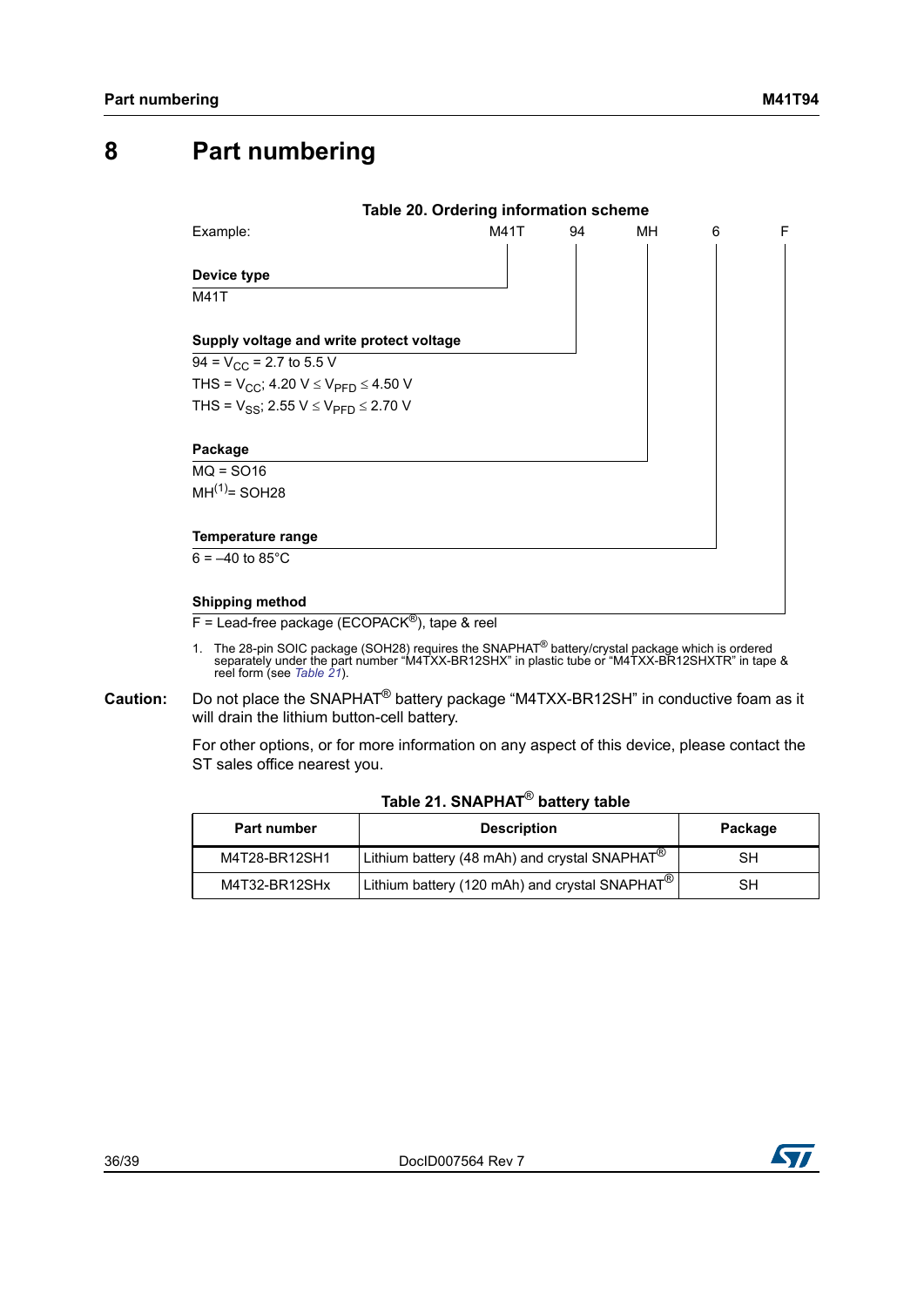## <span id="page-36-0"></span>**9 Environmental information**

<span id="page-36-1"></span>**Figure 22. Recycling symbols**



This product contains a non-rechargeable lithium (lithium carbon monofluoride chemistry) button cell battery fully encapsulated in the final product.

Recycle or dispose of batteries in accordance with the battery manufacturer's instructions and local/national disposal and recycling regulations.

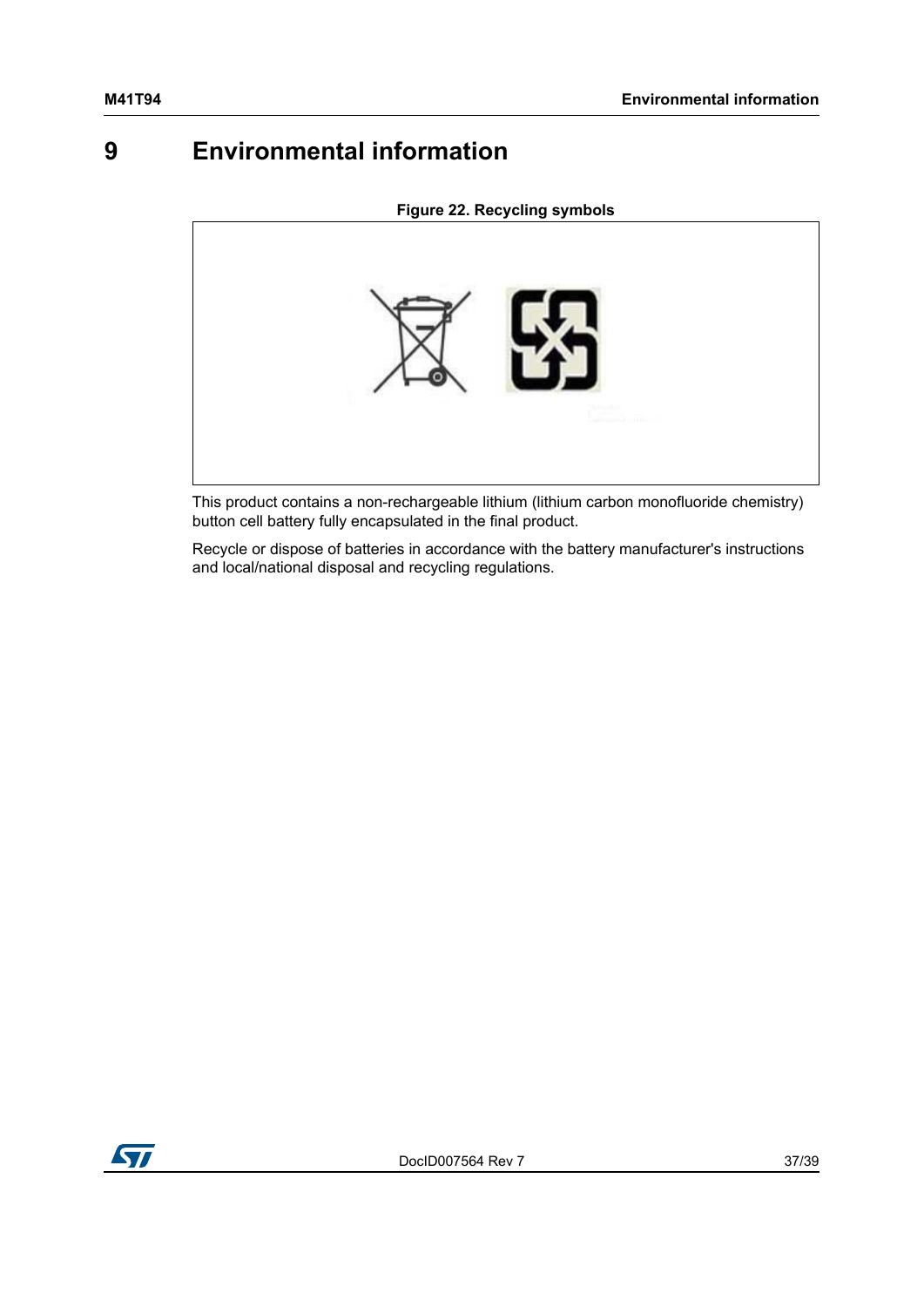# <span id="page-37-0"></span>**10 Revision history**

<span id="page-37-1"></span>

| <b>Date</b> | <b>Revision</b> | <b>Changes</b>                                                                                                                                                                                                                                                |
|-------------|-----------------|---------------------------------------------------------------------------------------------------------------------------------------------------------------------------------------------------------------------------------------------------------------|
| Apr-2002    | $\mathbf{1}$    | First edition                                                                                                                                                                                                                                                 |
| 25-Apr-2002 | 1.1             | Adjust graphic (Figure 4 on page 9); fix table text (Table 10 on page 27,<br>Table 20 on page 36); adjust characteristics (Table 13 on page 29,<br>Table 14 on page 29)                                                                                       |
| 03-Jul-2002 | 1.2             | Modify DC, Crystal Electrical Characteristics footnotes, Default Value<br>table (Table 13 on page 29, Table 14 on page 29, Table 9 on page 26)                                                                                                                |
| 06-Nov-2002 | 1.3             | Correct dimensions (Table 19 on page 35)                                                                                                                                                                                                                      |
| 26-Mar-2003 | 1.4             | Update test condition (Table 15 on page 30)                                                                                                                                                                                                                   |
| 28-Apr-2003 | $\overline{2}$  | New Si changes (Figure 4 on page 9; Table 15 on page 30, Table 7 on<br>page 23, Table 8 on page 26, Table 9 on page 26)                                                                                                                                       |
| 15-Jun-2004 | 3               | Reformatted; added Lead-free information; update characteristics<br>(Figure 14 on page 24; Table 10 on page 27, Table 13 on page 29,<br>Table 20 on page 36)                                                                                                  |
| 29-Aug-2006 | 4               | Changed document to new template; amalgamated diagrams in<br>Features on page 1; updated Package mechanical data in Section 7:<br>Package mechanical data; small text changes for entire document,<br><b>ECOPACK</b> compliant                                |
| 09-Nov-2007 | 5               | Added lead-free second level interconnect information to cover page and<br>Section 7: Package mechanical data; minor formatting changes<br>throughout document; updated Table 10, footnote 1 in Table 14,<br>Table 20, 21; addition of Section 10: References |
| 13-Jan-2009 | 6               | Updated Table 10; updated text in Section 7: Package mechanical data;<br>added Section 9: Environmental information.                                                                                                                                          |
| 01-Dec-2014 | 7               | Updated Section 7: Package mechanical data (Figure 18, 19, 20, 21 and<br>Table 16, 17, 18, 19)<br>Removed shipping option in tubes from Table 20<br><b>Updated Section 9: Environmental information</b><br>Removed Section 10: References                     |

#### **Table 22. Document revision history**